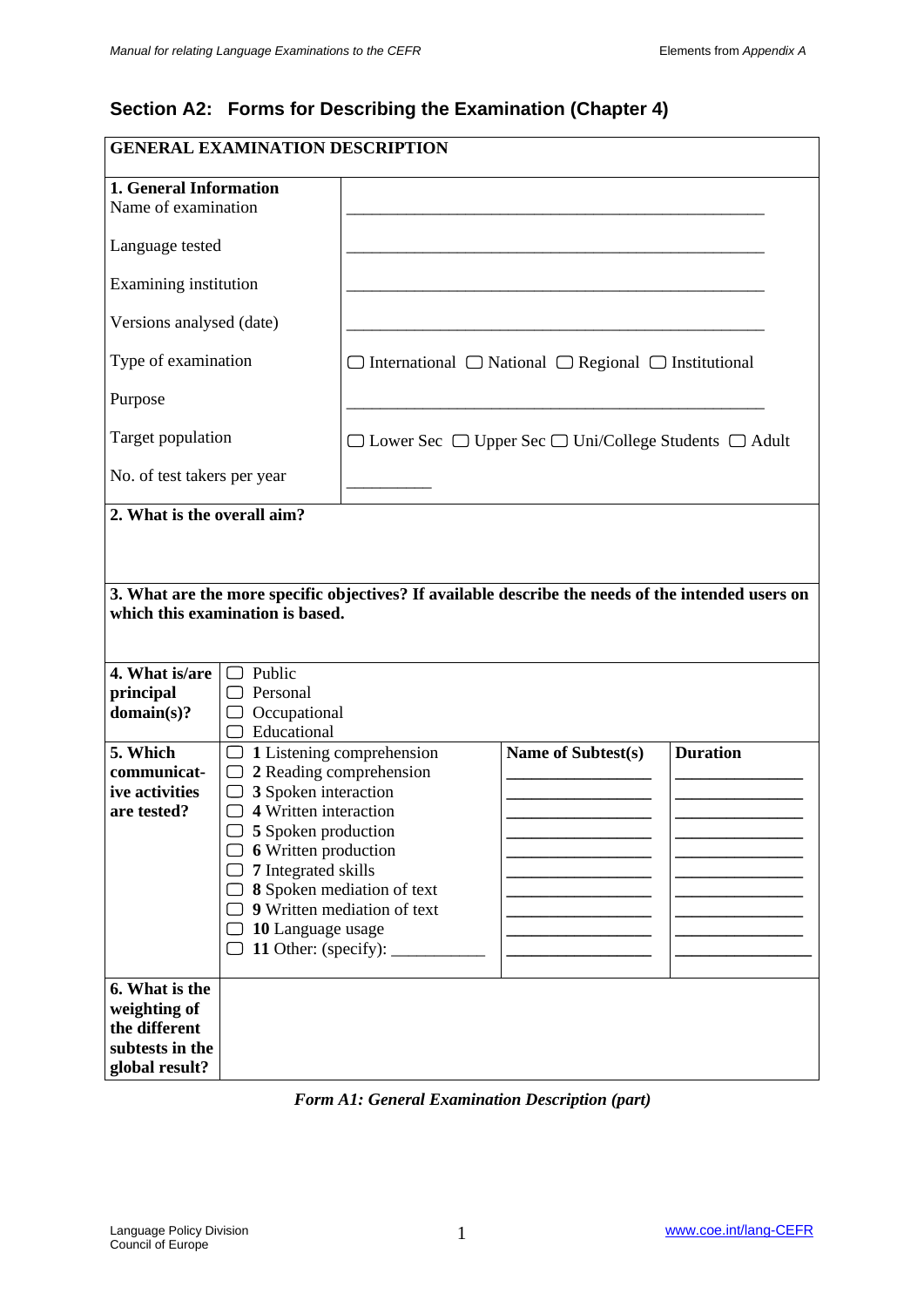| 7. Describe<br>briefly the<br>structure of<br>each subtest |                                        |                                        |
|------------------------------------------------------------|----------------------------------------|----------------------------------------|
| 8. What                                                    |                                        | Subtests used in (Write numbers above) |
| $type(s)$ of                                               | Multiple-choice                        |                                        |
| responses are                                              | True/False                             |                                        |
| required?                                                  | Matching                               |                                        |
|                                                            | Ordering                               |                                        |
|                                                            | Gap fill sentence                      |                                        |
|                                                            | Sentence completion                    |                                        |
|                                                            | Gapped text / cloze, selected response |                                        |
|                                                            | Open gapped text / cloze               |                                        |
|                                                            | Short answer to open question(s)       |                                        |
|                                                            | Extended answer (text / monologue)     |                                        |
|                                                            | Interaction with examiner              |                                        |
|                                                            | Interaction with peers<br>Other        |                                        |
| 9. What                                                    | Overall aim                            | Sample answer papers                   |
| information is                                             | Principal domain(s)<br>$\Box$          | Marking schemes                        |
| published for                                              | <b>Test subtests</b><br>$\Box$         | Grading schemes<br>$\Box$              |
| candidates                                                 | <b>Test tasks</b><br>┌                 | Standardised performance               |
| and teachers?                                              | Sample test papers                     | samples showing pass level             |
|                                                            | Video of format of oral                | Sample certificate                     |
| 10. Where is                                               | On the website<br>$\mathbb{R}$         |                                        |
| this                                                       | From bookshops                         |                                        |
| accessible?                                                | In test centres                        |                                        |
|                                                            | On request from the institution        |                                        |
|                                                            | Other                                  |                                        |
| 11. What is                                                | Global grade                           | Global grade plus graphic profile      |
| reported?                                                  | Grade per subtest                      | Profile per subtest                    |

*Form A1: General Examination Description (continued)*

| <b>Test development</b>                           | Short description and/or references                 |
|---------------------------------------------------|-----------------------------------------------------|
| 1. What organisation decided that the examination | $\Box$ Own organisation/school                      |
| was required?                                     | $\Box$ A cultural institute                         |
|                                                   | $\Box$ Ministry of Education                        |
|                                                   | $\Box$ Ministry of Justice                          |
|                                                   | $\Box$ Other: specify: $\Box$                       |
| 2. If an external organisation is involved, what  | Determine the overall aims                          |
| influence do they have on design and              | $\Box$ Determine level of language proficiency      |
| development?                                      | $\Box$ Determine examination domain or content      |
|                                                   | $\Box$ Determine exam format and type of test tasks |
|                                                   | $\Box$ Other: specify:                              |

|  | <b>Form A2: Test Development (part)</b> |  |
|--|-----------------------------------------|--|
|--|-----------------------------------------|--|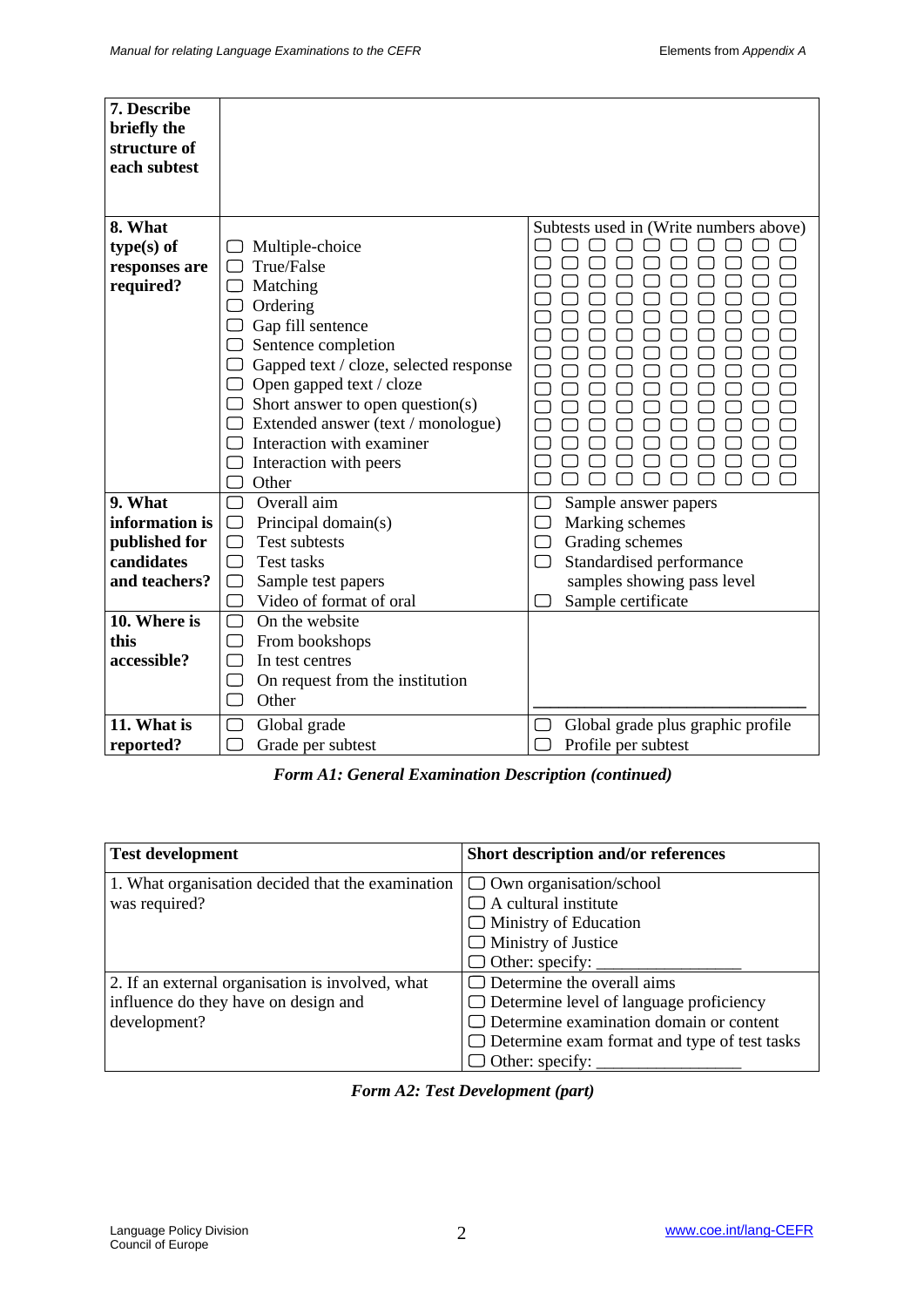| 3. If no external organisation was involved, what   | $\Box$ A needs analysis                                |
|-----------------------------------------------------|--------------------------------------------------------|
| other factors determined design and development     | $\Box$ Internal description of examination aims        |
| of examination?                                     | $\Box$ Internal description of language level          |
|                                                     | $\Box$ A syllabus or curriculum                        |
|                                                     | $\Box$ Profile of candidates                           |
|                                                     |                                                        |
| 4. In producing test tasks are specific features of | $\Box$ Linguistic background (L1)                      |
| candidates taken into account?                      | $\Box$ Language learning background                    |
|                                                     | $\Box$ Age                                             |
|                                                     | $\Box$ Educational level                               |
|                                                     | $\Box$ Socio-economic background                       |
|                                                     | $\Box$ Social-cultural factors                         |
|                                                     | $\Box$ Ethnic background                               |
|                                                     | $\Box$ Gender                                          |
| 5. Who writes the items or develops the test tasks? |                                                        |
|                                                     |                                                        |
|                                                     |                                                        |
| 6. Have test writers guidance to ensure quality?    | $\Box$ Training                                        |
|                                                     | $\Box$ Guidelines                                      |
|                                                     | $\Box$ Checklists                                      |
|                                                     | $\Box$ Examples of valid, reliable, appropriate tasks: |
|                                                     | $\Box$ Calibrated to CEFR level description            |
|                                                     | $\Box$ Calibrated to other level description:          |
|                                                     |                                                        |
|                                                     |                                                        |
|                                                     | $\Box$ Yes                                             |
| 7. Is training for test writers provided?           | $\Box$ No                                              |
| 8. Are test tasks discussed before use?             | $\Box$ Yes                                             |
|                                                     | $\Box$ No                                              |
|                                                     |                                                        |
| 9. If yes, by whom?                                 | $\Box$ Individual colleagues                           |
|                                                     | $\Box$ Internal group discussion                       |
|                                                     | $\Box$ External examination committee                  |
|                                                     | $\Box$ Internal stakeholders                           |
|                                                     | $\Box$ External stakeholders                           |
| 10. Are test tasks pretested?                       | $\Box$ Yes                                             |
|                                                     | $\Box$ No                                              |
| 11. If yes, how?                                    |                                                        |
| 12. If no, why not?                                 |                                                        |
| 13. Is the reliability of the test estimated?       | $\Box$ Yes                                             |
|                                                     | $\Box$ No                                              |
| 14. If yes, how?                                    | $\Box$ Data collection and psychometric procedures     |
|                                                     | $\Box$ Other: specify:                                 |
| 15. Are different aspects of validity estimated?    | $\Box$ Face validity                                   |
|                                                     | $\Box$ Content validity                                |
|                                                     | $\Box$ Concurrent validity                             |
|                                                     | $\Box$ Predictive validity                             |
| 16. If yes, describe how.                           | $\Box$ Construct validity                              |

*Form A2: Test Development (continued)*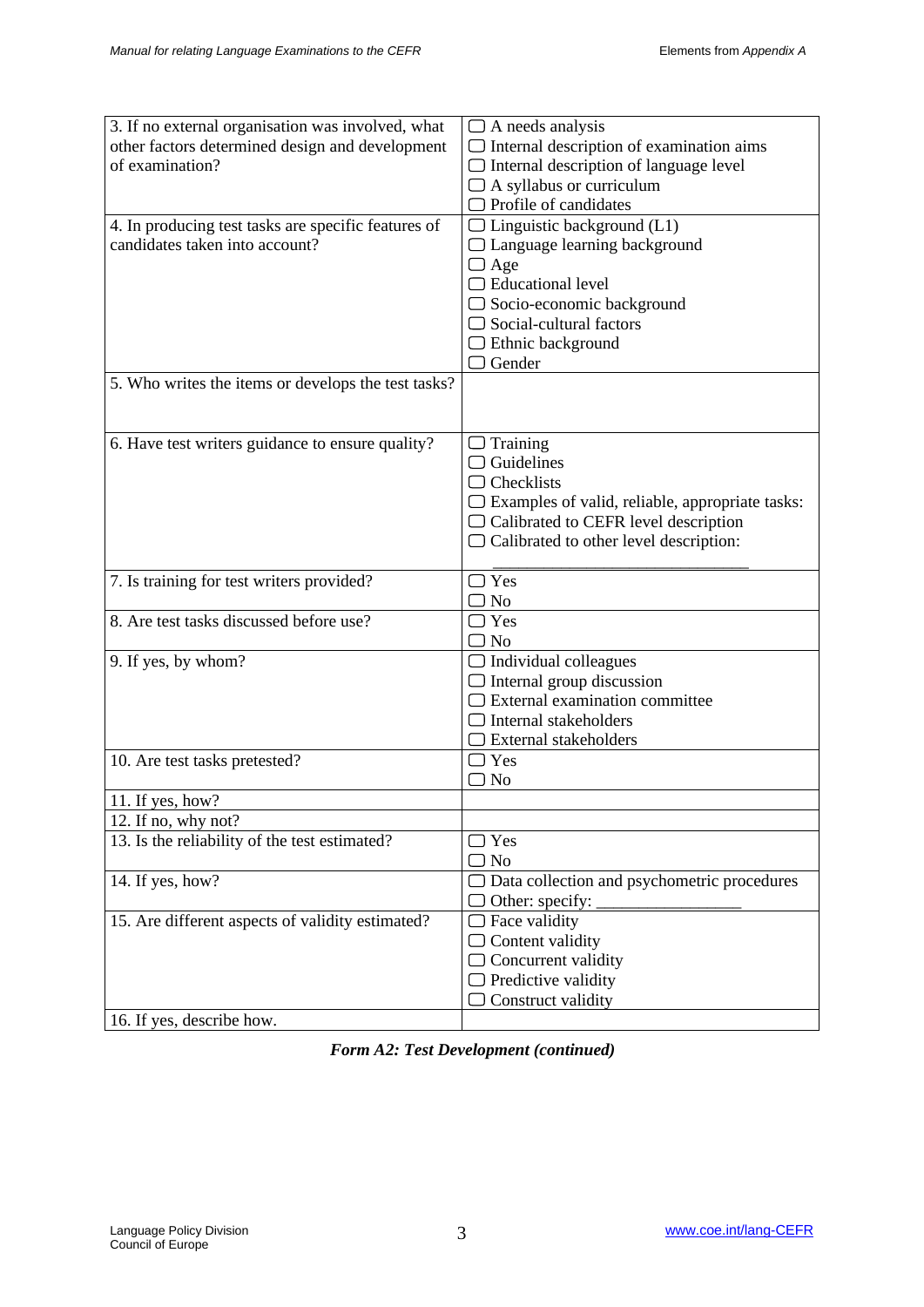| <b>Marking: Subtest</b>                                                                                  | Complete a copy of this form for each subtest.<br>Short description and/or reference                                                                                                                                                                                                                                                                                                    |
|----------------------------------------------------------------------------------------------------------|-----------------------------------------------------------------------------------------------------------------------------------------------------------------------------------------------------------------------------------------------------------------------------------------------------------------------------------------------------------------------------------------|
| 1. How are the test tasks marked?                                                                        | For receptive test tasks:<br>Optical mark reader<br>$\Box$ Clerical marking<br>For productive or integrated test tasks:<br>$\Box$ Trained examiners<br>Teachers                                                                                                                                                                                                                         |
| 2. Where are the test tasks marked?                                                                      | $\Box$ Centrally<br>$\Box$ Locally:<br>$\Box$ By local teams<br>$\Box$ By individual examiners                                                                                                                                                                                                                                                                                          |
| 3. What criteria are used to select markers?                                                             |                                                                                                                                                                                                                                                                                                                                                                                         |
| 4. How is accuracy of marking promoted?                                                                  | Regular checks by co-ordinator<br>Training of markers/raters<br>$\Box$ Moderating sessions to standardise judgments<br>$\Box$ Using standardised examples of test tasks:<br>$\Box$ Calibrated to CEFR<br>$\Box$ Calibrated to another level description<br>$\Box$ Not calibrated to CEFR or other description                                                                           |
| 5. Describe the specifications of the rating<br>criteria of productive and/or integrative test<br>tasks. | One holistic score for each task<br>$\Box$ Marks for different aspects for each task<br>$\Box$ Rating scale for overall performance in test<br>Rating Grid for aspects of test performance<br>$\Box$ Rating scale for each task<br>$\Box$ Rating Grid for aspects of each task<br>Rating scale bands are defined, but not to CEFR<br>Rating scale bands are defined in relation to CEFR |
| 6. Are productive or integrated test tasks single<br>or double rated?                                    | Single rater<br>Two simultaneous raters<br>Double marking of scripts / recordings<br>Other: specify:                                                                                                                                                                                                                                                                                    |
| 7. If double rated, what procedures are used<br>when differences between raters occur?                   | Use of third rater and that score holds<br>Use of third marker and two closest marks used<br>Average of two marks<br>$\Box$ Two markers discuss and reach agreement<br>Other: specify:                                                                                                                                                                                                  |
| 8. Is inter-rater agreement calculated?                                                                  | $\Box$ Yes<br>$\Box$ No                                                                                                                                                                                                                                                                                                                                                                 |
| 9. Is intra-rater agreement calculated?                                                                  | $\Box$ Yes<br>$\Box$ No                                                                                                                                                                                                                                                                                                                                                                 |

*Form A3: Marking*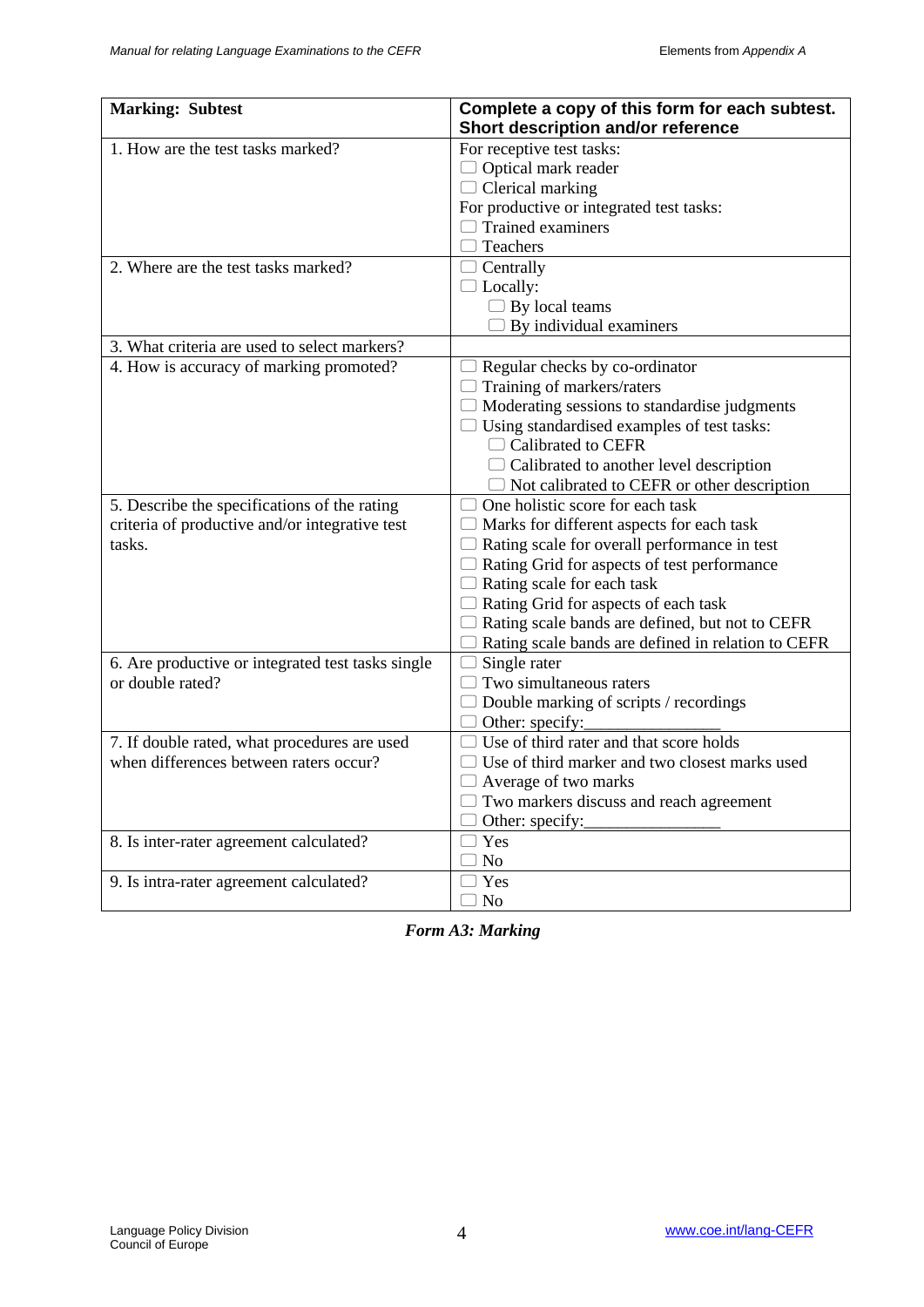| <b>Grading: Subtest</b>                                                                 | Complete a copy of this form for each<br>Subtest. |
|-----------------------------------------------------------------------------------------|---------------------------------------------------|
|                                                                                         | Short description and/or reference                |
| 1. Are pass marks and/or grades given?                                                  | Pass marks<br>Grades                              |
| 2. Describe the procedures used to establish pass<br>marks and/or grades and cut scores |                                                   |
| 3. If only pass/fail is reported, how are the cut-off<br>scores for pass/fail set?      |                                                   |
| 4. If grades are given, how are the grade<br>boundaries decided?                        |                                                   |
| 5. How is consistency in these standards<br>maintained?                                 |                                                   |

*Form A4: Grading*

| <b>Results</b>                                   | Short description and/or reference            |
|--------------------------------------------------|-----------------------------------------------|
| 1. What results are reported to candidates?      | Global grade or pass/fail                     |
|                                                  | Grade or pass/fail per subtest                |
|                                                  | Global grade plus profile across subtests     |
|                                                  | Profile of aspects of performance per subtest |
| 2. In what form are results reported?            | Raw scores                                    |
|                                                  | Undefined grades (e.g. $C$ )                  |
|                                                  | Level on a defined scale                      |
|                                                  | Diagnostic profiles                           |
| 3. On what document are results reported?        | Letter or email                               |
|                                                  | Report card                                   |
|                                                  | Certificate / Diploma                         |
|                                                  | On-line                                       |
| 4. Is information provided to help candidates to |                                               |
| interpret results? Give details.                 |                                               |
| 5. Do candidates have the right to see the       |                                               |
| corrected and scored examination papers?         |                                               |
| 6. Do candidates have the right to ask for       |                                               |
| remarking?                                       |                                               |

## *Form A5: Reporting Results*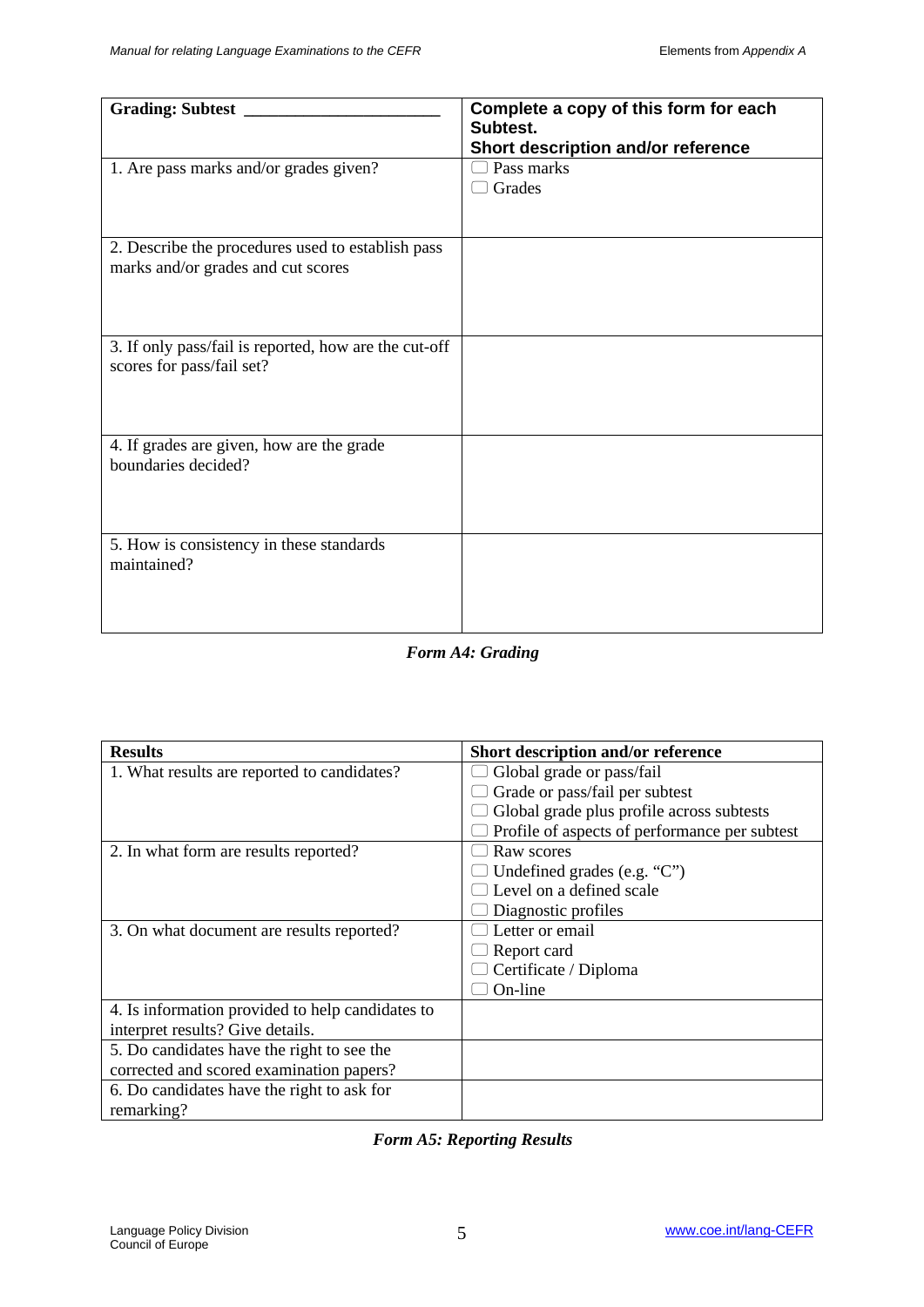| Data analysis                                                                           | Short description and/or reference   |
|-----------------------------------------------------------------------------------------|--------------------------------------|
| 1. Is feedback gathered on the examinations?                                            | $\exists$ Yes                        |
|                                                                                         | $\supset$ No                         |
| 2. If yes, by whom?                                                                     | $\Box$ Internal experts (colleagues) |
|                                                                                         | $\Box$ External experts              |
|                                                                                         | $\Box$ Local examination institutes  |
|                                                                                         | $\Box$ Test administrators           |
|                                                                                         | $\Box$ Teachers                      |
|                                                                                         | $\Box$ Candidates                    |
| 3. Is the feedback incorporated in revised versions                                     | $\Box$ Yes                           |
| of the examinations?                                                                    | $\Box$ No                            |
| 4. Is data collected to do analysis on the tests?                                       | $\Box$ On all tests                  |
|                                                                                         | $\Box$ On a sample of test takers:   |
|                                                                                         | How large?: ________. How often?:_   |
|                                                                                         | $\Box$ No                            |
| 5. If yes, indicate how data are collected?                                             | $\Box$ During pretesting             |
|                                                                                         | $\Box$ During live examinations      |
|                                                                                         | $\Box$ After live examinations       |
| 6. For which features is analysis on the data                                           | $\Box$ Difficulty                    |
| gathered carried out?                                                                   | $\Box$ Discrimination                |
|                                                                                         | $\Box$ Reliability                   |
|                                                                                         | $\Box$ Validity                      |
| 7. State which analytic methods have been used                                          |                                      |
| (e.g. in terms of psychometric procedures).                                             |                                      |
|                                                                                         |                                      |
|                                                                                         |                                      |
|                                                                                         |                                      |
| 8. Are performances of candidates from different                                        |                                      |
| groups analysed? If so, describe how.                                                   |                                      |
|                                                                                         |                                      |
|                                                                                         |                                      |
|                                                                                         |                                      |
| 9. Describe the procedures to protect the                                               |                                      |
| confidentiality of data.                                                                |                                      |
|                                                                                         |                                      |
|                                                                                         |                                      |
|                                                                                         |                                      |
| 10. Are relevant measurement concepts explained<br>for test users? If so, describe how. |                                      |
|                                                                                         |                                      |
|                                                                                         |                                      |
|                                                                                         |                                      |
|                                                                                         |                                      |

#### *Form A6: Data Analysis*

| <b>Rationale for decisions (and revisions)</b>           | <b>Short description and/or reference</b> |
|----------------------------------------------------------|-------------------------------------------|
| Give the rationale for the decisions that have been made |                                           |
| in relation to the examination or the test tasks in      |                                           |
| question.                                                |                                           |
| Is there a review cycle for the examination? (How        |                                           |
| often? Who by? Procedures for revising decisions)        |                                           |
|                                                          |                                           |
|                                                          |                                           |

## *Form A7: Rationale for Decisions*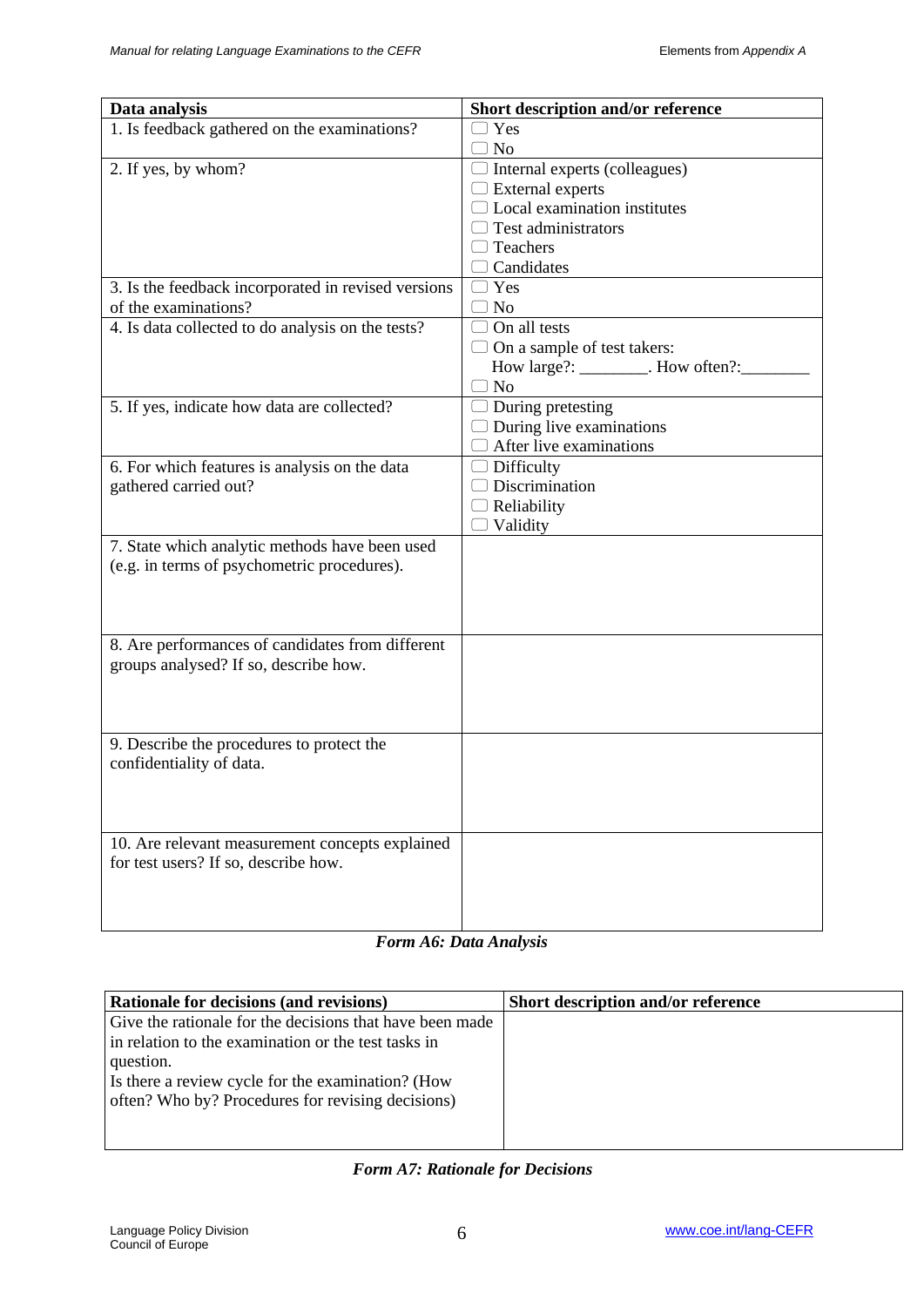| <b>Initial Estimation of Overall CEFR Level</b> |           |           |
|-------------------------------------------------|-----------|-----------|
| $\mathbf{A}$ 1                                  | ) B1      | $\Box$ C1 |
|                                                 |           |           |
| A <sub>2</sub>                                  | $\Box$ B2 | $\Box$ C2 |
|                                                 |           |           |
| Short rationale, reference to documentation     |           |           |
|                                                 |           |           |
|                                                 |           |           |
|                                                 |           |           |
|                                                 |           |           |

*Form A8: Initial Estimation of Overall Examination Level*

## **Section A3: Specification: Communicative Language Activities (Chapter 4)**

## **A3.1 Reception**

#### **Listening Comprehension**

|                                                       | Short description and/or reference |
|-------------------------------------------------------|------------------------------------|
| 1 In what contexts (domains, situations, ) are        |                                    |
| the test takers to show ability?                      |                                    |
| Table 5 in CEFR 4.1 might be of help as a             |                                    |
| reference.                                            |                                    |
| 2 Which communication themes are the test takers      |                                    |
| expected to be able to handle?                        |                                    |
| The lists in CEFR 4.2 might be of help as a           |                                    |
| reference.                                            |                                    |
| 3 Which communicative tasks, activities and           |                                    |
| strategies are the test takers expected to be able to |                                    |
| handle?                                               |                                    |
| The lists in CEFR 4.3, 4.4.2.1, 7.1, 7.2 and 7.3      |                                    |
| might be of help as a reference.                      |                                    |
| 4 What text-types and what length of text are the     |                                    |
| test takers expected to be able to handle?            |                                    |
| The lists in CEFR 4.6.2 and 4.6.3 might be of         |                                    |
| help as a reference.                                  |                                    |
| 5 After reading the scale for Overall Listening       | Level:                             |
| Comprehension, given below, indicate and justify      | Justification (incl. reference to  |
| at which level(s) of the scale the subtest should be  | documentation)                     |
| situated.                                             |                                    |
| The subscales for listening comprehension in          |                                    |
| CEFR 4.4.2.1 listed after the scale might be of       |                                    |
| help as a reference.                                  |                                    |
|                                                       |                                    |
|                                                       |                                    |

### *Form A9: Listening Comprehension*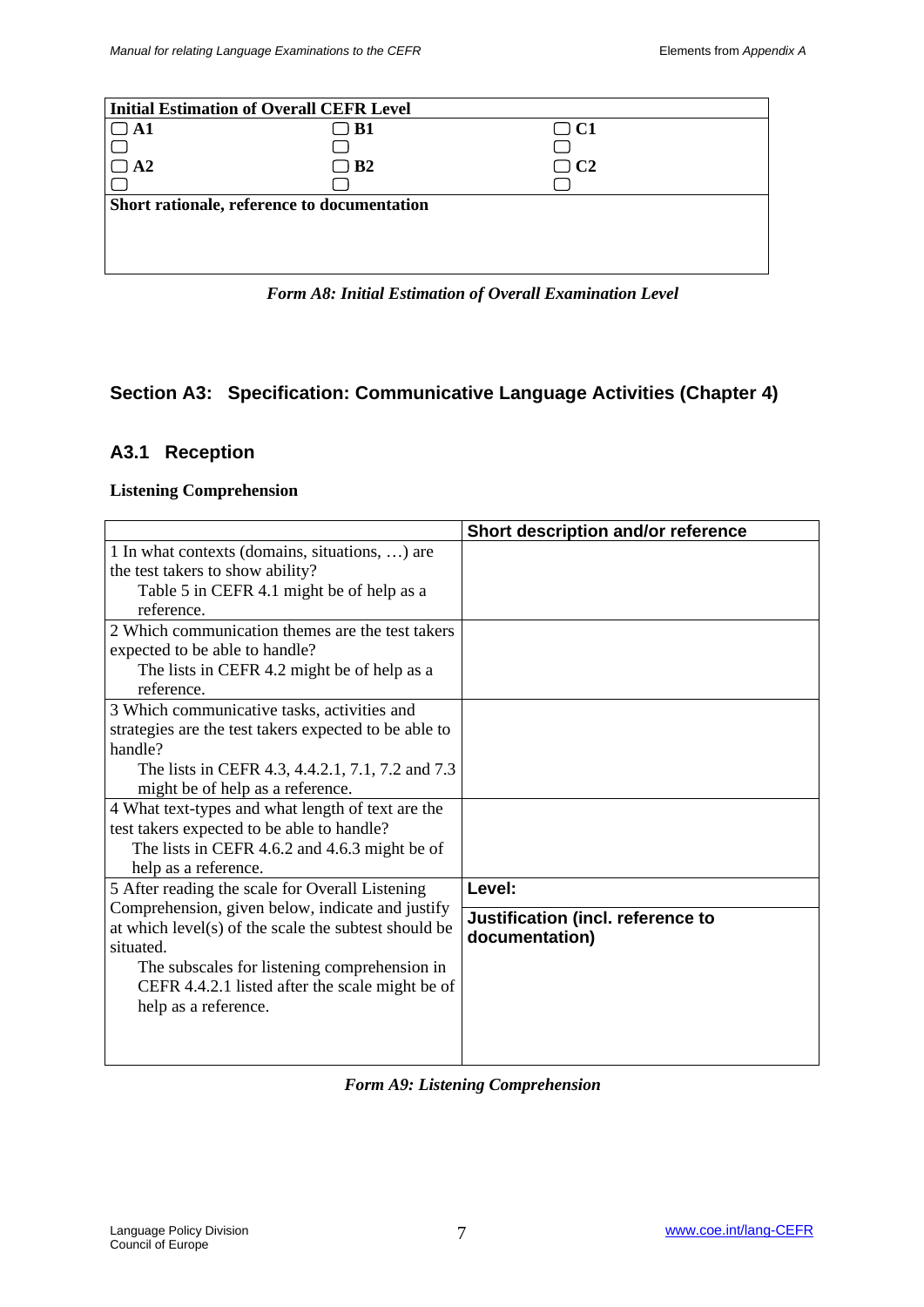|                | <b>OVERALL LISTENING COMPREHENSION</b>                                                                                                                                                                                                                                                                                                                                                                                                                           |
|----------------|------------------------------------------------------------------------------------------------------------------------------------------------------------------------------------------------------------------------------------------------------------------------------------------------------------------------------------------------------------------------------------------------------------------------------------------------------------------|
| C <sub>2</sub> | Has no difficulty in understanding any kind of spoken language, whether live or broadcast, delivered at fast<br>native speed.                                                                                                                                                                                                                                                                                                                                    |
| C1             | Can understand enough to follow extended speech on abstract and complex topics beyond his/her own field,<br>though he/she may need to confirm occasional details, especially if the accent is unfamiliar.<br>Can recognise a wide range of idiomatic expressions and colloquialisms, appreciating register shifts.<br>Can follow extended speech even when it is not clearly structured and when relationships are only implied and<br>not signalled explicitly. |
|                | Can understand standard spoken language, live or broadcast, on both familiar and unfamiliar topics normally<br>encountered in personal, social, academic or vocational life. Only extreme background noise, inadequate<br>discourse structure and/or idiomatic usage influences the ability to understand.                                                                                                                                                       |
| B <sub>2</sub> | Can understand the main ideas of propositionally and linguistically complex speech on both concrete and<br>abstract topics delivered in a standard dialect, including technical discussions in his/her field of specialisation.<br>Can follow extended speech and complex lines of argument provided the topic is reasonably familiar, and the<br>direction of the talk is sign-posted by explicit markers.                                                      |
|                | Can understand straightforward factual information about common everyday or job related topics, identifying<br>both general messages and specific details, provided speech is clearly articulated in a generally familiar accent.                                                                                                                                                                                                                                |
| B1             | Can understand the main points of clear standard speech on familiar matters regularly encountered in work,<br>school, leisure etc., including short narratives.                                                                                                                                                                                                                                                                                                  |
|                | Can understand enough to be able to meet needs of a concrete type provided speech is clearly and slowly<br>articulated.                                                                                                                                                                                                                                                                                                                                          |
| A2             | Can understand phrases and expressions related to areas of most immediate priority (e.g. very basic personal<br>and family information, shopping, local geography, employment) provided speech is clearly and slowly<br>articulated.                                                                                                                                                                                                                             |
| $\mathbf{A1}$  | Can follow speech which is very slow and carefully articulated, with long pauses for him/her to assimilate<br><i>meaning.</i>                                                                                                                                                                                                                                                                                                                                    |

| <b>Relevant Subscales for Listening Comprehension</b>        | <b>English</b> |
|--------------------------------------------------------------|----------------|
| Understanding conversation between native speakers           | Page 66        |
| $\triangleright$ Listening as a member of an audience        | Page 67        |
| $\triangleright$ Listening to announcements and instructions | Page 67        |
| $\triangleright$ Listening to audio media and recordings     | Page 68        |
| $\triangleright$ Watching TV and film                        | Page 71        |
| Identifying cues and inferring<br>➤                          | Page 72        |
| Notetaking                                                   | Page 96        |

## **Reading Comprehension**

|                                                       | Short description and/or reference |
|-------------------------------------------------------|------------------------------------|
| 1 In what contexts (domains, situations, ) are        |                                    |
| the test takers to show ability?                      |                                    |
| Table 5 in CEFR 4.1 might be of help as a             |                                    |
| reference.                                            |                                    |
| 2 Which communication themes are the test takers      |                                    |
| expected to be able to handle?                        |                                    |
| The lists in CEFR 4.2 might be of help as a           |                                    |
| reference.                                            |                                    |
| 3 Which communicative tasks, activities and           |                                    |
| strategies are the test takers expected to be able to |                                    |
| handle?                                               |                                    |
| The lists in CEFR 4.3, 4.4.2.1, 7.1, 7.2 and 7.3      |                                    |
| might be of help as a reference.                      |                                    |
| 4 What text-types and what length of text are the     |                                    |
| test takers expected to be able to handle?            |                                    |
| The lists in CEFR 4.6.2 and 4.6.3 might be of         |                                    |
| help as a reference.                                  |                                    |

## *Form A10: Reading Comprehension (part)*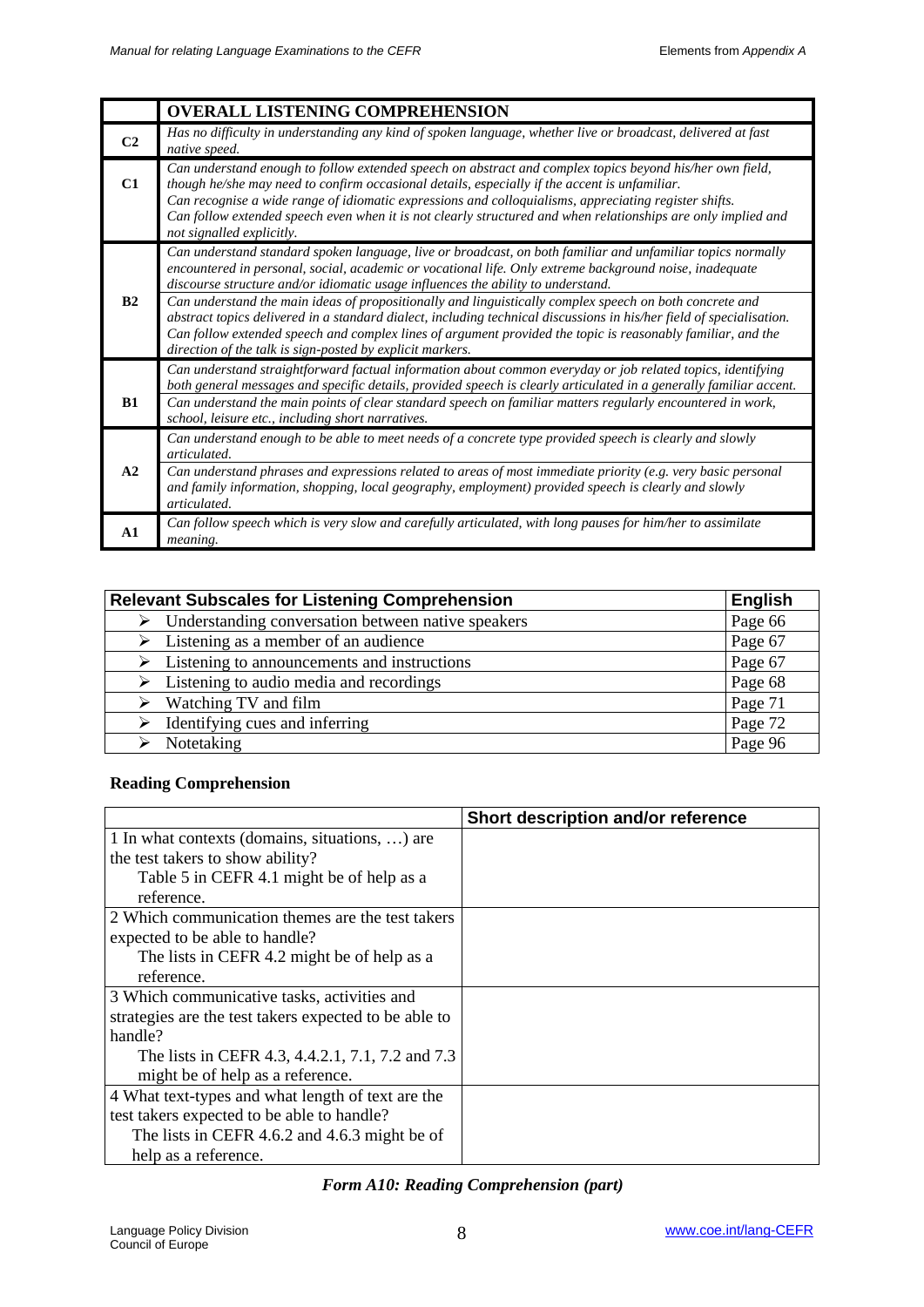| 5 After reading the scale for Overall Reading        | Level                             |
|------------------------------------------------------|-----------------------------------|
| Comprehension, given below, indicate and justify     | Justification (incl. reference to |
| at which level(s) of the scale the subtest should be | documentation)                    |
| situated.                                            |                                   |
| The subscales for reading comprehension in           |                                   |
| CEFR 4.4.2.2 listed after the scale might be of      |                                   |
| help as a reference.                                 |                                   |
|                                                      |                                   |

### *Form A10: Reading Comprehension (continued)*

|                | <b>OVERALL READING COMPREHENSION</b>                                                                                                                                                                                                                                                                                                       |
|----------------|--------------------------------------------------------------------------------------------------------------------------------------------------------------------------------------------------------------------------------------------------------------------------------------------------------------------------------------------|
| C <sub>2</sub> | Can understand and interpret critically virtually all forms of the written language including abstract, structurally<br>complex, or highly colloquial literary and non-literary writings.<br>Can understand a wide range of long and complex texts, appreciating subtle distinctions of style and implicit as<br>well as explicit meaning. |
| C1             | Can understand in detail lengthy, complex texts, whether or not they relate to his/her own area of speciality,<br>provided he/she can reread difficult sections.                                                                                                                                                                           |
| B <sub>2</sub> | Can read with a large degree of independence, adapting style and speed of reading to different texts and<br>purposes, and using appropriate reference sources selectively. Has a broad active reading vocabulary, but may<br>experience some difficulty with low-frequency idioms.                                                         |
| B1             | Can read straightforward factual texts on subjects related to his/her field and interest with a satisfactory level of<br>comprehension.                                                                                                                                                                                                    |
| A2             | Can understand short, simple texts on familiar matters of a concrete type which consist of high frequency<br>everyday or job-related language<br>Can understand short, simple texts containing the highest frequency vocabulary, including a proportion of shared                                                                          |
|                | international vocabulary items.<br>Can understand very short, simple texts a single phrase at a time, picking up familiar names, words and basic                                                                                                                                                                                           |
| $\mathbf{A1}$  | phrases and rereading as required.                                                                                                                                                                                                                                                                                                         |

| <b>Relevant Subscales for Reading Comprehension</b> |                                                       | <b>English</b> |
|-----------------------------------------------------|-------------------------------------------------------|----------------|
|                                                     | $\triangleright$ Reading correspondence               | Page 69        |
|                                                     | $\triangleright$ Reading for orientation              | Page 70        |
|                                                     | $\triangleright$ Reading for information and argument | Page 70        |
|                                                     | $\triangleright$ Reading instructions                 | Page 71        |
|                                                     | Identifying cues and inferring                        | Page 72        |
|                                                     | Notetaking                                            | Page 96        |

# **A3.2 Interaction**

| <b>Spoken Interaction</b>                             | Short description and/or reference |
|-------------------------------------------------------|------------------------------------|
| 1 In what contexts (domains, situations, ) are        |                                    |
| the test takers to show ability?                      |                                    |
| Table 5 in CEFR 4.1 might be of help as a             |                                    |
| reference.                                            |                                    |
| 2 Which communication themes are the test takers      |                                    |
| expected to be able to handle?                        |                                    |
| The lists in CEFR 4.2 might be of help as a           |                                    |
| reference.                                            |                                    |
| 3 Which communicative tasks, activities and           |                                    |
| strategies are the test takers expected to be able to |                                    |
| handle?                                               |                                    |
| The lists in CEFR 4.3, 4.4.2.1, 7.1, 7.2 and 7.3      |                                    |
| might be of help as a reference.                      |                                    |

### *Form A11: Spoken Interaction (part)*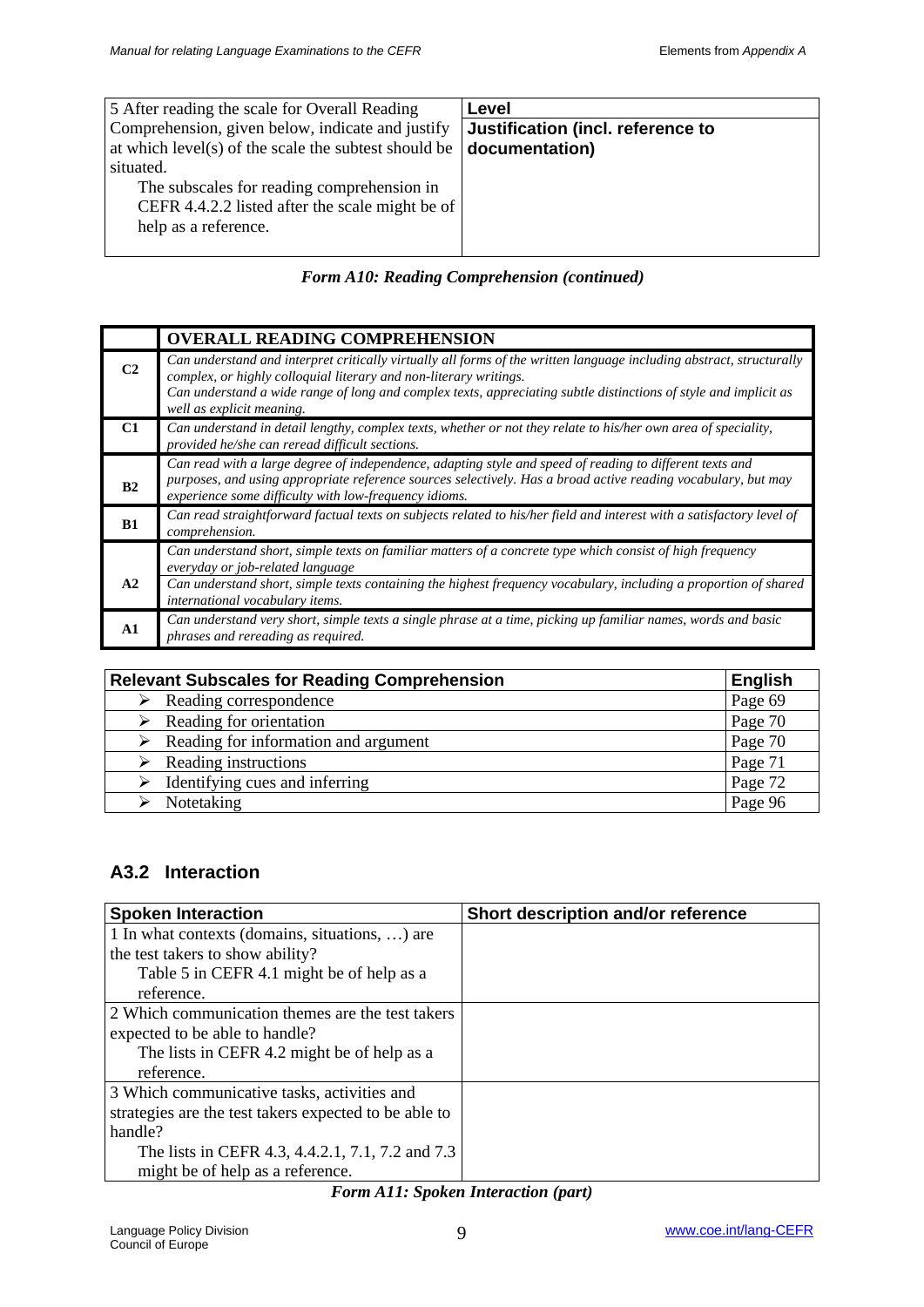| 4 What kind of texts and text-types are the test  |                                   |
|---------------------------------------------------|-----------------------------------|
| takers expected to be able to handle?             |                                   |
| The lists in CEFR 4.6.2 and 4.6.3 might be of     |                                   |
| help as a reference.                              |                                   |
| 5 After reading the scale for Overall Spoken      | Level                             |
| Interaction, given below, indicate and justify at | Justification (incl. reference to |
| which level(s) of the scale the subtest should be | documentation)                    |
| situated.                                         |                                   |
| The subscales for spoken interaction in CEFR      |                                   |
| 4.4.3.1 listed after the scale might be of help   |                                   |
| as a reference.                                   |                                   |
|                                                   |                                   |
|                                                   |                                   |

| <b>Form A11: Spoken Interaction (continued)</b> |  |  |
|-------------------------------------------------|--|--|
|-------------------------------------------------|--|--|

|                | <b>OVERALL SPOKEN INTERACTION</b>                                                                                                                                                                                                                                                                                                                                                     |
|----------------|---------------------------------------------------------------------------------------------------------------------------------------------------------------------------------------------------------------------------------------------------------------------------------------------------------------------------------------------------------------------------------------|
| C <sub>2</sub> | Has a good command of idiomatic expressions and colloquialisms with awareness of connotative levels of<br>meaning. Can convey finer shades of meaning precisely by using, with reasonable accuracy, a wide range of<br>modification devices. Can backtrack and restructure around a difficulty so smoothly the interlocutor is hardly<br>aware of it.                                 |
| C1             | Can express him/herself fluently and spontaneously, almost effortlessly. Has a good command of a broad lexical<br>repertoire allowing gaps to be readily overcome with circumlocutions. There is little obvious searching for<br>expressions or avoidance strategies; only a conceptually difficult subject can hinder a natural, smooth flow of<br>language.                         |
|                | Can use the language fluently, accurately and effectively on a wide range of general, academic, vocational or<br>leisure topics, marking clearly the relationships between ideas. Can communicate spontaneously with good<br>grammatical control without much sign of having to restrict what he/she wants to say, adopting a level of<br>formality appropriate to the circumstances. |
| B2             | Can interact with a degree of fluency and spontaneity that makes regular interaction, and sustained relationships<br>with native speakers quite possible without imposing strain on either party. Can highlight the personal<br>significance of events and experiences, account for and sustain views clearly by providing relevant explanations<br>and arguments.                    |
|                | Can communicate with some confidence on familiar routine and non-routine matters related to his/her interests<br>and professional field. Can exchange, check and confirm information, deal with less routine situations and<br>explain why something is a problem. Can express thoughts on more abstract, cultural topics such as films, books,<br>music etc.                         |
| B1             | Can exploit a wide range of simple language to deal with most situations likely to arise whilst travelling. Can<br>enter unprepared into conversation of familiar topics, express personal opinions and exchange information on<br>topics that are familiar, of personal interest or pertinent to everyday life (e.g. family, hobbies, work, travel and<br>current events).           |
|                | Can interact with reasonable ease in structured situations and short conversations, provided the other person<br>helps if necessary. Can manage simple, routine exchanges without undue effort; can ask and answer questions<br>and exchange ideas and information on familiar topics in predictable everyday situations.                                                             |
| A2             | Can communicate in simple and routine tasks requiring a simple and direct exchange of information on familiar<br>and routine matters to do with work and free time. Can handle very short social exchanges but is rarely able to<br>understand enough to keep conversation going of his/her own accord.                                                                               |
| ${\bf A1}$     | Can interact in a simple way but communication is totally dependent on repetition at a slower rate of speech,<br>rephrasing and repair. Can ask and answer simple questions, initiate and respond to simple statements in areas<br>of immediate need or on very familiar topics.                                                                                                      |

| <b>Relevant Subscales for Spoken Interaction</b>             | <b>English</b> |
|--------------------------------------------------------------|----------------|
| $\triangleright$ Understanding a native-speaker interlocutor | Page 75        |
| Conversation                                                 | Page 76        |
| Informal discussion                                          | Page 77        |
| $\triangleright$ Formal discussion and meetings              | Page 78        |
| $\triangleright$ Goal-oriented cooperation                   | Page 79        |
| $\triangleright$ Transactions to obtain goods and services   | Page 80        |
| Information exchange                                         | Page 81        |
| Interviewing and being interviewed                           | Page 82        |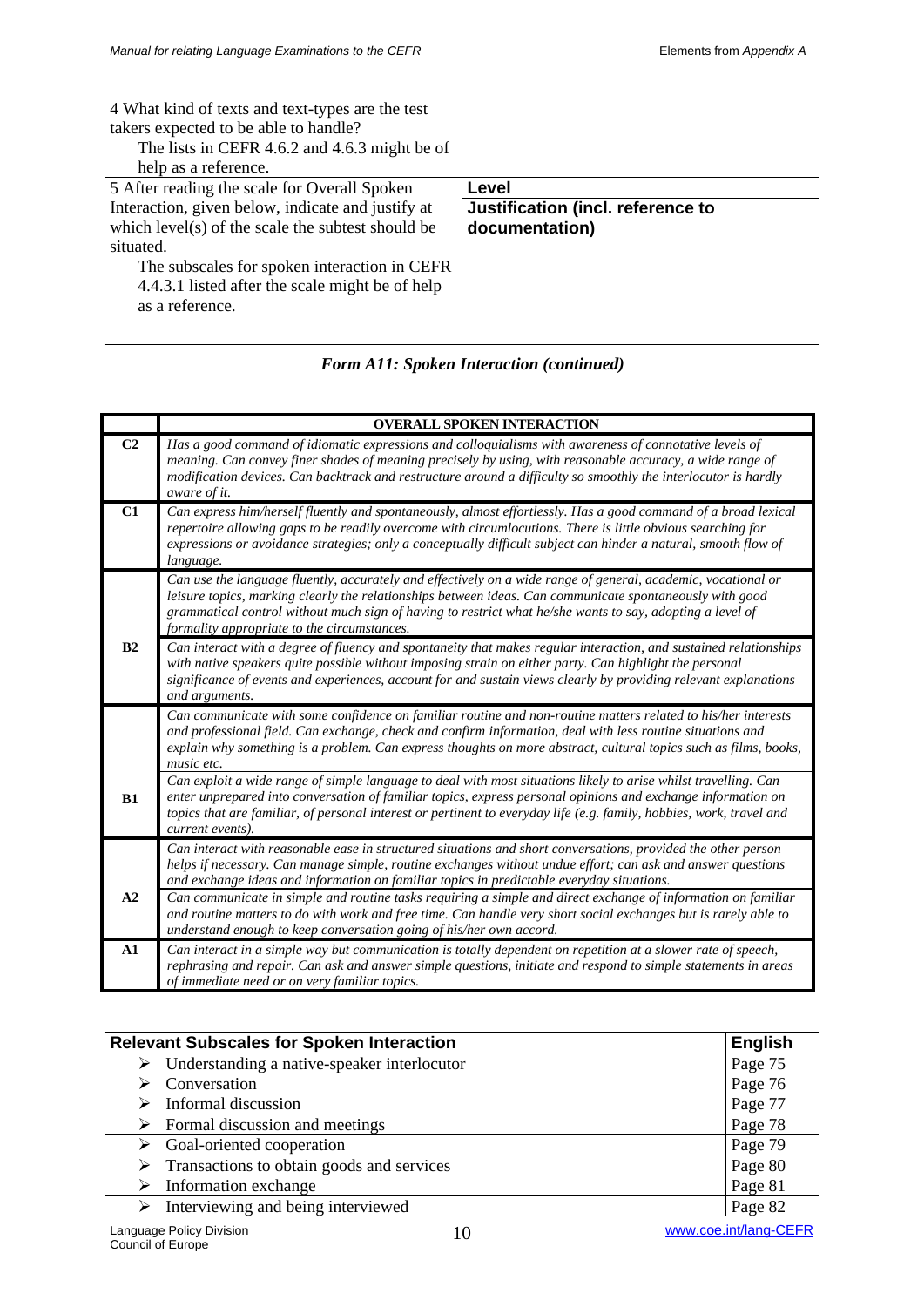| <b>Written Interaction</b>                            | Short description and/or reference |
|-------------------------------------------------------|------------------------------------|
| 1 In what contexts (domains, situations, ) are        |                                    |
| the test takers to show ability?                      |                                    |
| Table 5 in CEFR 4.1 might be of help as a             |                                    |
| reference.                                            |                                    |
| 2 Which communication themes are the test takers      |                                    |
| expected to be able to handle?                        |                                    |
| The lists in CEFR 4.2 might be of help as a           |                                    |
| reference.                                            |                                    |
| 3 Which communicative tasks, activities and           |                                    |
| strategies are the test takers expected to be able to |                                    |
| handle?                                               |                                    |
| The lists in CEFR 4.3, 4.4.2.1, 7.1, 7.2 and 7.3      |                                    |
| might be of help as a reference.                      |                                    |
| 4 What kind of texts and text-types are the test      |                                    |
| takers expected to be able to handle?                 |                                    |
| The lists in CEFR 4.6.2 and 4.6.3 might be of         |                                    |
| help as a reference.                                  |                                    |
| 5 After reading the scale for Overall Written         | Level                              |
| Interaction, given below, indicate and justify at     | Justification (incl. reference to  |
| which level(s) of the scale the subtest should be     | documentation)                     |
| situated.                                             |                                    |
| The subscales for written interaction in CEFR         |                                    |
| 4.4.3.4 listed after the scale might be of help       |                                    |
| as a reference.                                       |                                    |

### *Form A12: Written Interaction*

|                | <b>OVERALL WRITTEN INTERACTION</b>                                                                                                                                                                                                                                                                                              |
|----------------|---------------------------------------------------------------------------------------------------------------------------------------------------------------------------------------------------------------------------------------------------------------------------------------------------------------------------------|
| C <sub>2</sub> | As C1                                                                                                                                                                                                                                                                                                                           |
| C1             | Can express him/herself with clarity and precision, relating to the addressee flexibly and effectively.                                                                                                                                                                                                                         |
| B <sub>2</sub> | Can express news and views effectively in writing, and relate to those of others.                                                                                                                                                                                                                                               |
| <b>B1</b>      | Can convey information and ideas on abstract as well as concrete topics, check information and ask about or<br>explain problems with reasonable precision.<br>Can write personal letters and notes asking for or conveying simple information of immediate relevance, getting<br>across the point he/she feels to be important. |
| A <sub>2</sub> | Can write short, simple formulaic notes relating to matters in areas of immediate need.                                                                                                                                                                                                                                         |
|                | Can ask for or pass on personal details in written form.                                                                                                                                                                                                                                                                        |

| <b>Relevant Subscales for Written Interaction</b> | <b>English</b> |
|---------------------------------------------------|----------------|
| $\triangleright$ Correspondence                   | Page 83        |
| Notes, messages and forms                         | Page 84        |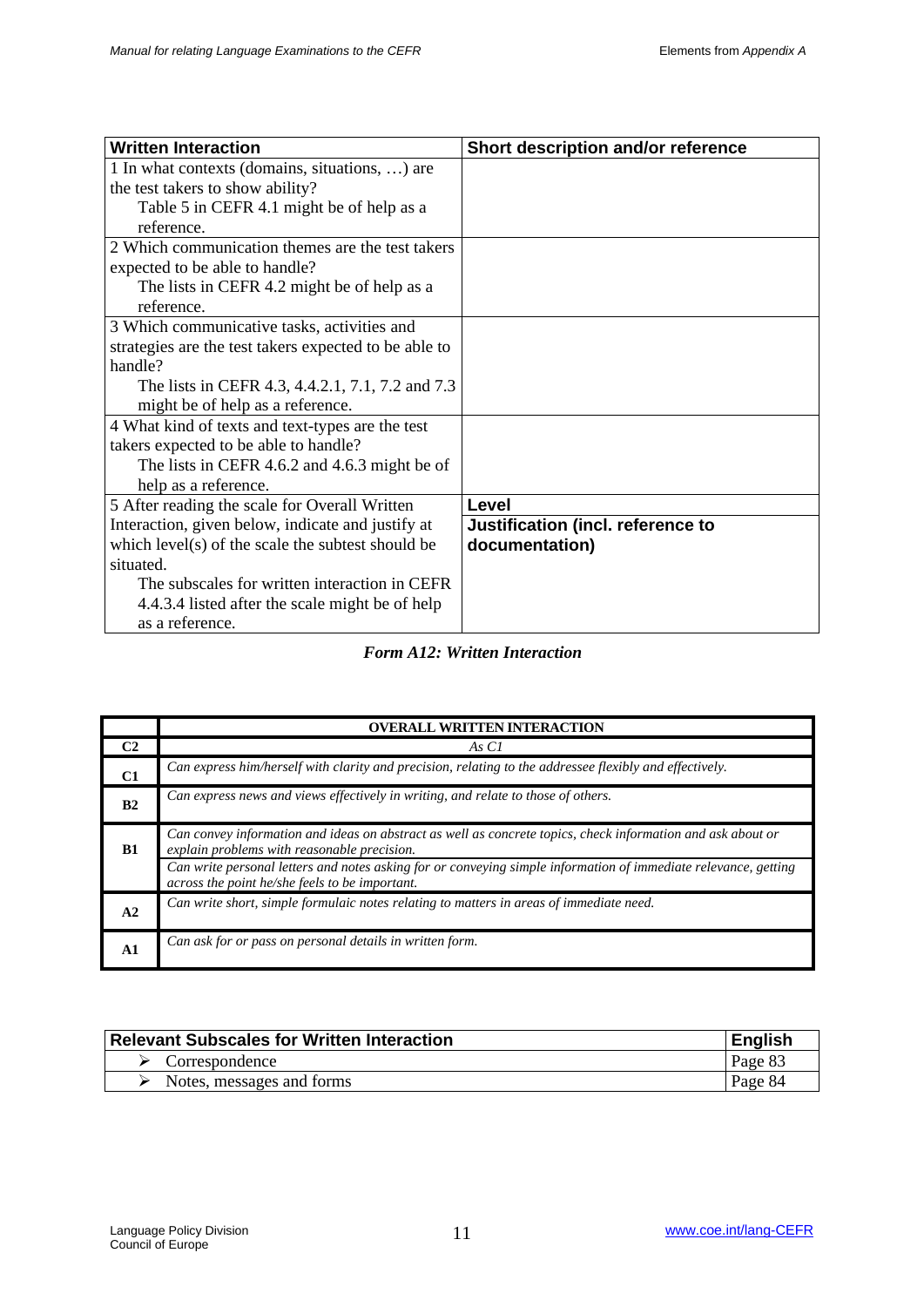# **A3.3 Production**

| <b>Spoken Production</b>                              | Short description and/or reference |
|-------------------------------------------------------|------------------------------------|
| 1 In what contexts (domains, situations, ) are        |                                    |
| the test takers to show ability?                      |                                    |
| Table 5 in CEFR 4.1 might be of help as a             |                                    |
| reference.                                            |                                    |
| 2 Which communication themes are the test takers      |                                    |
| expected to be able to handle?                        |                                    |
| The lists in CEFR 4.2 might be of help as a           |                                    |
| reference.                                            |                                    |
| 3 Which communicative tasks, activities and           |                                    |
| strategies are the test takers expected to be able to |                                    |
| handle?                                               |                                    |
| The lists in CEFR 4.3, 4.4.2.1, 7.1, 7.2 and 7.3      |                                    |
| might be of help as a reference.                      |                                    |
| 4 What kind of texts and text-types are the test      |                                    |
| takers expected to be able to handle?                 |                                    |
| The lists in CEFR 4.6.2 and 4.6.3 might be of         |                                    |
| help as a reference.                                  |                                    |
| 5 After reading the scale for Overall Spoken          | Level                              |
| Production, given below, indicate and justify at      | Justification (incl. reference to  |
| which level(s) of the scale the subtest should be     | documentation)                     |
| situated.                                             |                                    |
| The subscales for spoken production in CEFR           |                                    |
| 4.4.1.1 listed after the scale might be of help       |                                    |
| as a reference.                                       |                                    |
|                                                       |                                    |

*Form A13: Spoken Production*

|                | <b>OVERALLSPOKEN PRODUCTION</b>                                                                                                                                                                                                                                                                                                                                               |
|----------------|-------------------------------------------------------------------------------------------------------------------------------------------------------------------------------------------------------------------------------------------------------------------------------------------------------------------------------------------------------------------------------|
| C <sub>2</sub> | Can produce clear, smoothly flowing well-structured speech with an effective logical structure which helps the<br>recipient to notice and remember significant points.                                                                                                                                                                                                        |
| C1             | Can give clear, detailed descriptions and presentations on complex subjects, integrating sub themes, developing<br>particular points and rounding off with an appropriate conclusion.                                                                                                                                                                                         |
| B2             | Can give clear, systematically developed descriptions and presentations, with appropriate highlighting of<br>significant points, and relevant supporting detail.<br>Can give clear, detailed descriptions and presentations on a wide range of subjects related to his/her field of<br>interest, expanding and supporting ideas with subsidiary points and relevant examples. |
| B1             | Can reasonably fluently sustain a straightforward description of one of a variety of subjects within his/her field of<br>interest, presenting it as a linear sequence of points.                                                                                                                                                                                              |
| A2             | Can give a simple description or presentation of people, living or working conditions, daily routines,<br>likes/dislikes etc. as a short series of simple phrases and sentences linked into a list.                                                                                                                                                                           |
| A1             | Can produce simple mainly isolated phrases about people and places.                                                                                                                                                                                                                                                                                                           |

| <b>Relevant Subscales for Spoken Production</b>                       | <b>English</b> |
|-----------------------------------------------------------------------|----------------|
| $\triangleright$ Sustained monologue: Describing experience           | Page 59        |
| $\triangleright$ Sustained monologue: Putting a case (e.g. in debate) | Page 59        |
| Public announcements                                                  | Page 60        |
| Addressing audiences                                                  | Page 60        |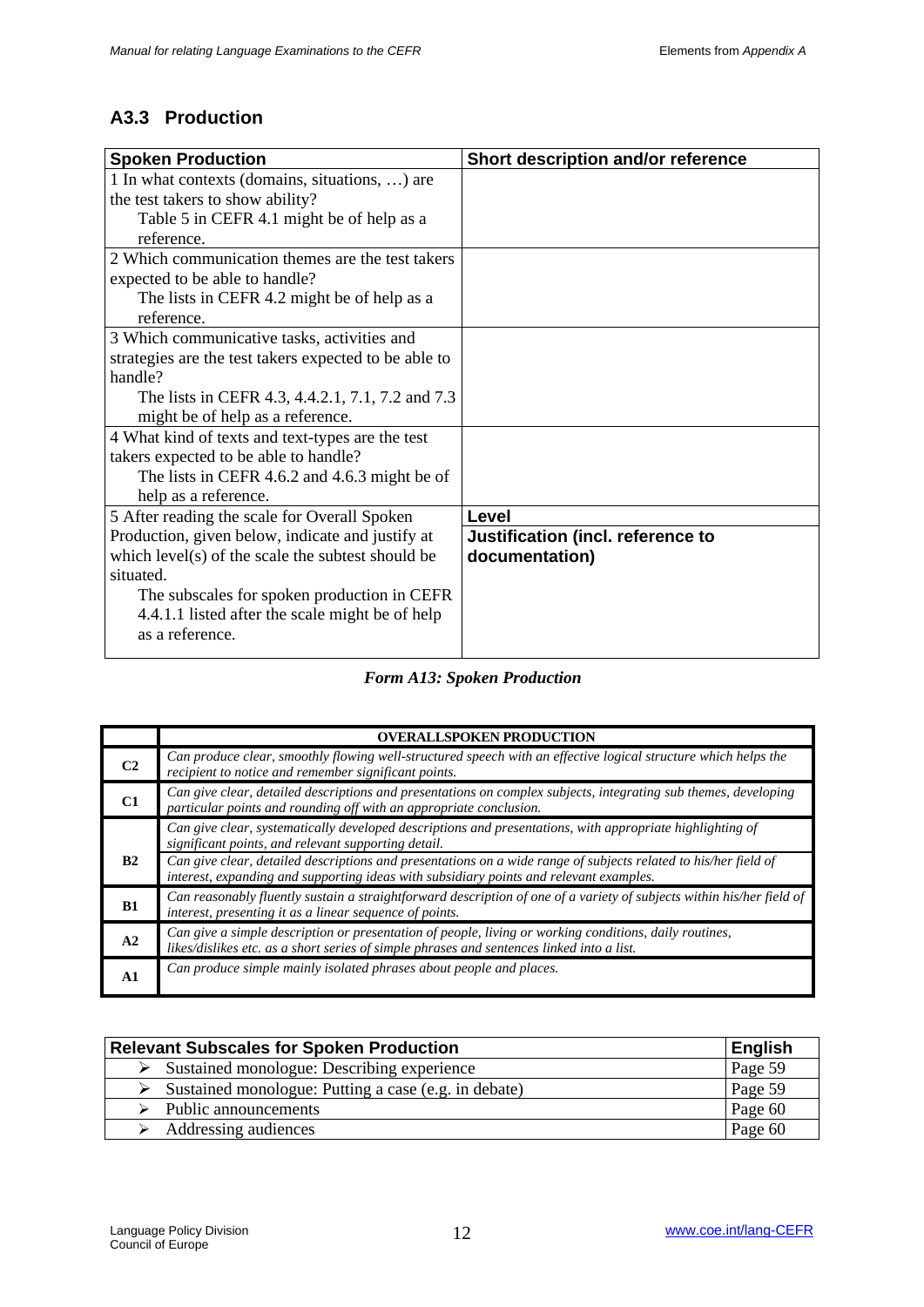| <b>Written Production</b>                             | Short description and/or reference |
|-------------------------------------------------------|------------------------------------|
| 1 In what contexts (domains, situations, ) are        |                                    |
| the test takers to show ability?                      |                                    |
| Table 5 in CEFR 4.1 might be of help as a             |                                    |
| reference.                                            |                                    |
| 2 Which communication themes are the test takers      |                                    |
| expected to be able to handle?                        |                                    |
| The lists in CEFR 4.2 might be of help as a           |                                    |
| reference.                                            |                                    |
| 3 Which communicative tasks, activities and           |                                    |
| strategies are the test takers expected to be able to |                                    |
| handle?                                               |                                    |
| The lists in CEFR 4.3, 4.4.2.1, 7.1, 7.2 and 7.3      |                                    |
| might be of help as a reference.                      |                                    |
| 4 What kind of texts and text-types are the test      |                                    |
| takers expected to be able to handle?                 |                                    |
| The lists in CEFR 4.6.2 and 4.6.3 might be of         |                                    |
| help as a reference.                                  |                                    |
| 5 After reading the scale for Overall Written         | Level                              |
| Production, given below, indicate and justify at      | Justification (incl. reference to  |
| which level(s) of the scale the subtest should be     | documentation)                     |
| situated.                                             |                                    |
| The subscales for written production in CEFR          |                                    |
| 4.4.1.2 listed after the scale might be of help       |                                    |
| as a reference.                                       |                                    |

### *Form A14: Written Production*

|                 | <b>OVERALL WRITTEN PRODUCTION</b>                                                                                                                                                                                                                                         |
|-----------------|---------------------------------------------------------------------------------------------------------------------------------------------------------------------------------------------------------------------------------------------------------------------------|
| C <sub>2</sub>  | Can write clear, smoothly flowing, complex texts in an appropriate and effective style and a logical structure<br>which helps the reader to find significant points.                                                                                                      |
| $\overline{C1}$ | Can write clear, well-structured texts of complex subjects, underlining the relevant salient issues, expanding and<br>supporting points of view at some length with subsidiary points, reasons and relevant examples, and rounding off<br>with an appropriate conclusion. |
| B <sub>2</sub>  | Can write clear, detailed texts on a variety of subjects related to his/her field of interest, synthesising and<br>evaluating information and arguments from a number of sources.                                                                                         |
| B1              | Can write straightforward connected texts on a range of familiar subjects within his/her field of interest, by<br>linking a series of shorter discrete elements into a linear sequence.                                                                                   |
| A2              | Can write a series of simple phrases and sentences linked with simple connectors like "and", "but" and<br>"because".                                                                                                                                                      |
| A1              | Can write simple isolated phrases and sentences.                                                                                                                                                                                                                          |

| Relevant Subscales for Written Production | English |
|-------------------------------------------|---------|
| $\triangleright$ Creative writing         | Page 62 |
| Reports and essays                        | Page 62 |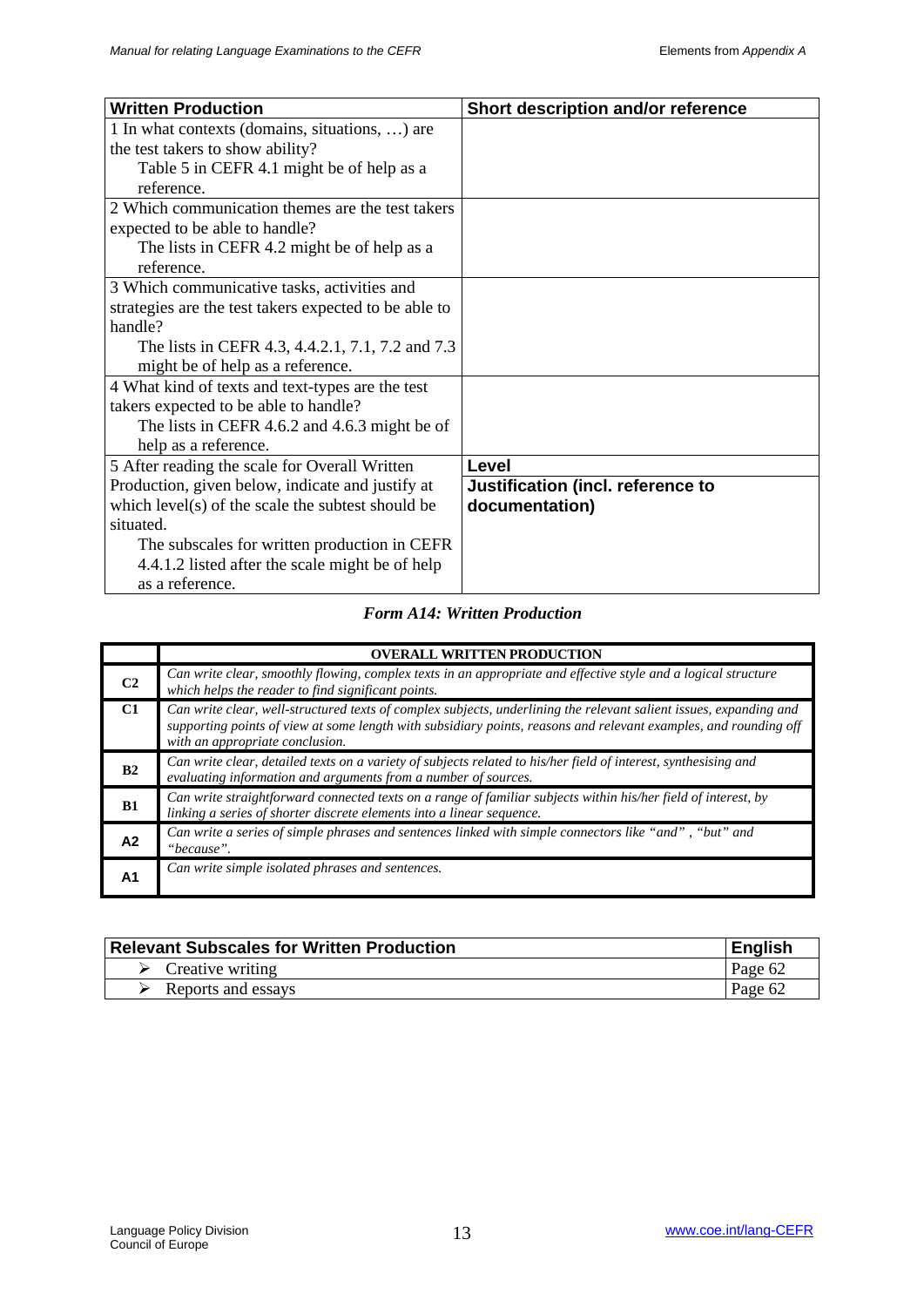# **A3.4 Integrated Skills**

What combinations of skills occur in the examination subtests? Indicate in Form A15 and then complete a copy of Form A16 for each combination

| <b>Integrated Skills Combinations</b>            | Subtest it occurs in |
|--------------------------------------------------|----------------------|
| 1 Listening and Note-taking                      |                      |
| 2 Listening and Spoken Production                |                      |
| 3 Listening and Written Production               |                      |
| 4 Reading and Note-taking                        |                      |
| 5 Reading and Spoken Production                  |                      |
| 6 Reading and Written Production                 |                      |
| 7 Listening and Reading, plus Note-taking        |                      |
| 8 Listening and Reading, plus Spoken Production  |                      |
| 9 Listening and Reading, plus Written Production |                      |

*Form A15: Integrated Skills Combinations*

|                                                       | <b>Complete for each combination</b> |
|-------------------------------------------------------|--------------------------------------|
| <b>Integrated Skills</b>                              | Short description and/or reference   |
| 1 Which skills combinations occur?                    |                                      |
| Refer to your entry in Form A15.                      |                                      |
| 2 Which text-to-text activities occur?                |                                      |
| Table 6 in CEFR 4.6.4 might be of help as a           |                                      |
| reference.                                            |                                      |
| 3 In what contexts (domains, situations, ) are        |                                      |
| the test takers to show ability?                      |                                      |
| Table 5 in CEFR 4.1 might be of help as a             |                                      |
| reference.                                            |                                      |
| 4 Which communication themes are the test takers      |                                      |
| expected to be able to handle?                        |                                      |
| The lists in CEFR 4.2 might be of help as a           |                                      |
| reference.                                            |                                      |
| 5 Which communicative tasks, activities and           |                                      |
| strategies are the test takers expected to be able to |                                      |
| handle?                                               |                                      |
| The lists in CEFR 4.3, 4.4.2.1, 7.1, 7.2 and 7.3      |                                      |
| might be of help as a reference.                      |                                      |
| 6 What kind of texts and text-types are the test      |                                      |
| takers expected to be able to handle?                 |                                      |
| The lists in CEFR 4.6.2 and 4.6.3 might be of         |                                      |
| help as a reference.                                  |                                      |
| 7 After reading the scales for Processing Text,       | Level                                |
| given below, plus Comprehension and Written           | Justification (incl. reference to    |
| Production given earlier, indicate and justify at     | documentation)                       |
| which level(s) of the scale the subtest should be     |                                      |
| situated.                                             |                                      |
| The subscale for Note-taking in CEFR 4.6.3            |                                      |
| might also be of help as a reference.                 |                                      |

*Form A16: Integrated Skills*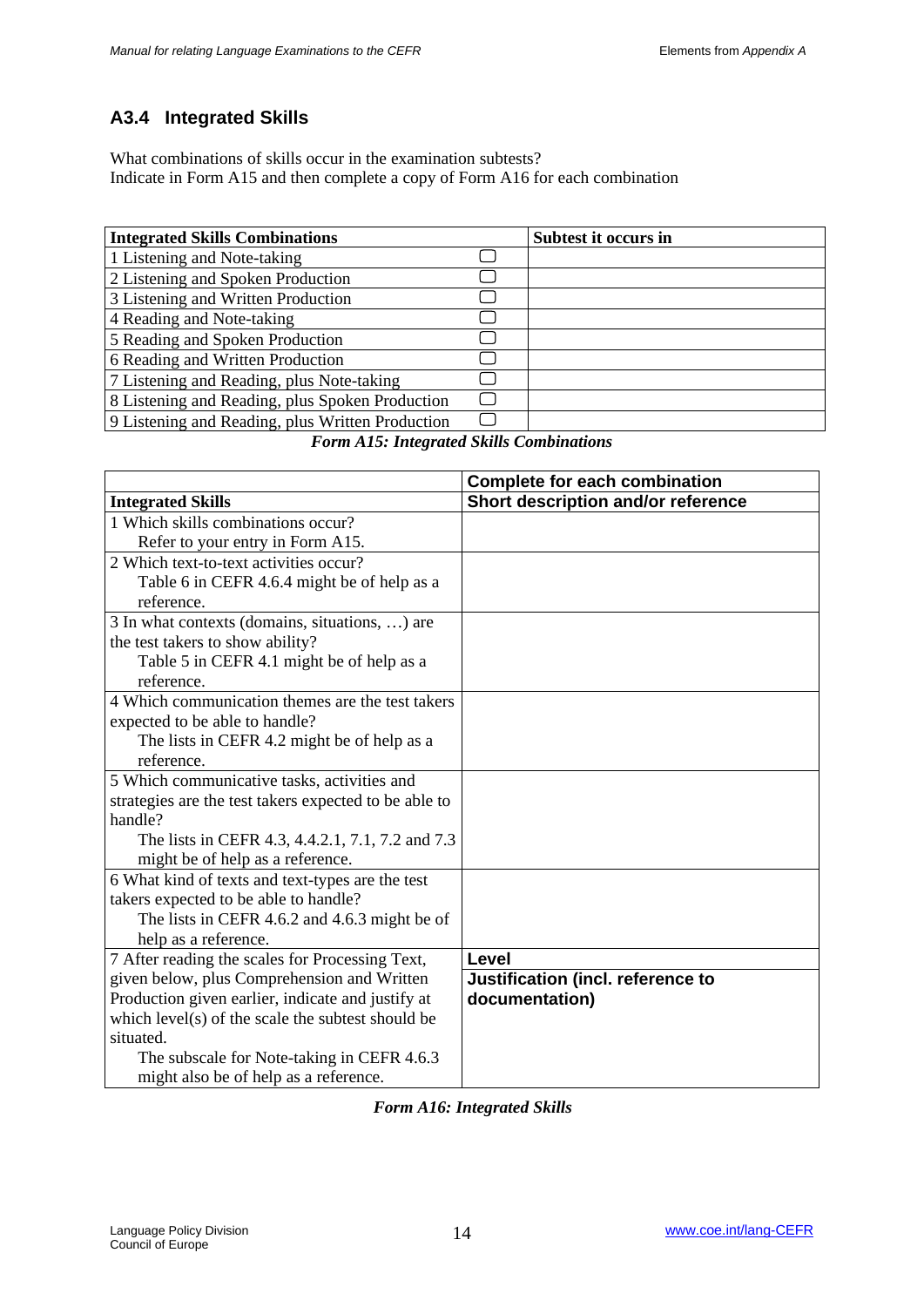|                | <b>PROCESSING TEXT</b>                                                                                                                                                                                                                                                                                                                   |
|----------------|------------------------------------------------------------------------------------------------------------------------------------------------------------------------------------------------------------------------------------------------------------------------------------------------------------------------------------------|
| C <sub>2</sub> | Can summarise information from different sources, reconstructing arguments and accounts in a coherent<br>presentation of the overall result.                                                                                                                                                                                             |
| C1             | Can summarise long, demanding texts.                                                                                                                                                                                                                                                                                                     |
| B2             | Can summarise a wide range of factual and imaginative texts, commenting on and discussing contrasting points<br>of view and the main themes.<br>Can summarise extracts from news items, interviews or documentaries containing opinions, argument and<br>discussion.<br>Can summarise the plot and sequence of events in a film or play. |
| B1             | Can collate short pieces of information from several sources and summarise them for somebody else.                                                                                                                                                                                                                                       |
|                | Can paraphrase short written passages in a simple fashion, using the original text wording and ordering.                                                                                                                                                                                                                                 |
|                | Can pick out and reproduce key words and phrases or short sentences from a short text within the learner's<br>limited competence and experience.                                                                                                                                                                                         |
| A2             | Can copy out short texts in printed or clearly handwritten format.                                                                                                                                                                                                                                                                       |
| $\mathbf{A}$ 1 | Can copy out single words and short texts presented in standard printed format.                                                                                                                                                                                                                                                          |

## **A3.5 Mediation**

| <b>Spoken Mediation</b>                                                  | Short description and/or reference |
|--------------------------------------------------------------------------|------------------------------------|
| 1 Which text-to-text activities occur?                                   |                                    |
| Table 6 in CEFR 4.6.4 might be of help as a                              |                                    |
| reference.                                                               |                                    |
| 2 Which type of mediating activities are tested?                         |                                    |
| The list in CEFR 4.4.4.1 might be of help as a                           |                                    |
| reference.                                                               |                                    |
| 3 In what contexts (domains, situations, ) are                           |                                    |
| the test takers to show ability?                                         |                                    |
| Table 5 in CEFR 4.1 might be of help as a                                |                                    |
| reference.                                                               |                                    |
| 4 Which communication themes are the test takers                         |                                    |
| expected to be able to handle?                                           |                                    |
| The lists in CEFR 4.2 might be of help as a                              |                                    |
| reference.                                                               |                                    |
| 5 Which communicative tasks, activities and                              |                                    |
| strategies are the test takers expected to be able to                    |                                    |
| handle?                                                                  |                                    |
| The lists in CEFR 4.3, 4.4.2.1, 7.1, 7.2 and 7.3                         |                                    |
| might be of help as a reference.                                         |                                    |
| 6 What kind of texts and text-types are the test                         |                                    |
| takers expected to be able to handle?                                    |                                    |
| The lists in CEFR 4.6.2 and 4.6.3 might be of                            |                                    |
| help as a reference.<br>7 There is no scale for Translation in the CEFR. | Level                              |
| Generalising from the scales for Listening                               | Justification (incl. reference to  |
| Comprehension, Processing Text and Spoken                                | documentation)                     |
| Production, indicate and justify at which level(s)                       |                                    |
| the subtest should be situated.                                          |                                    |
|                                                                          |                                    |
|                                                                          |                                    |
|                                                                          |                                    |

## *Form A17: Spoken Mediation*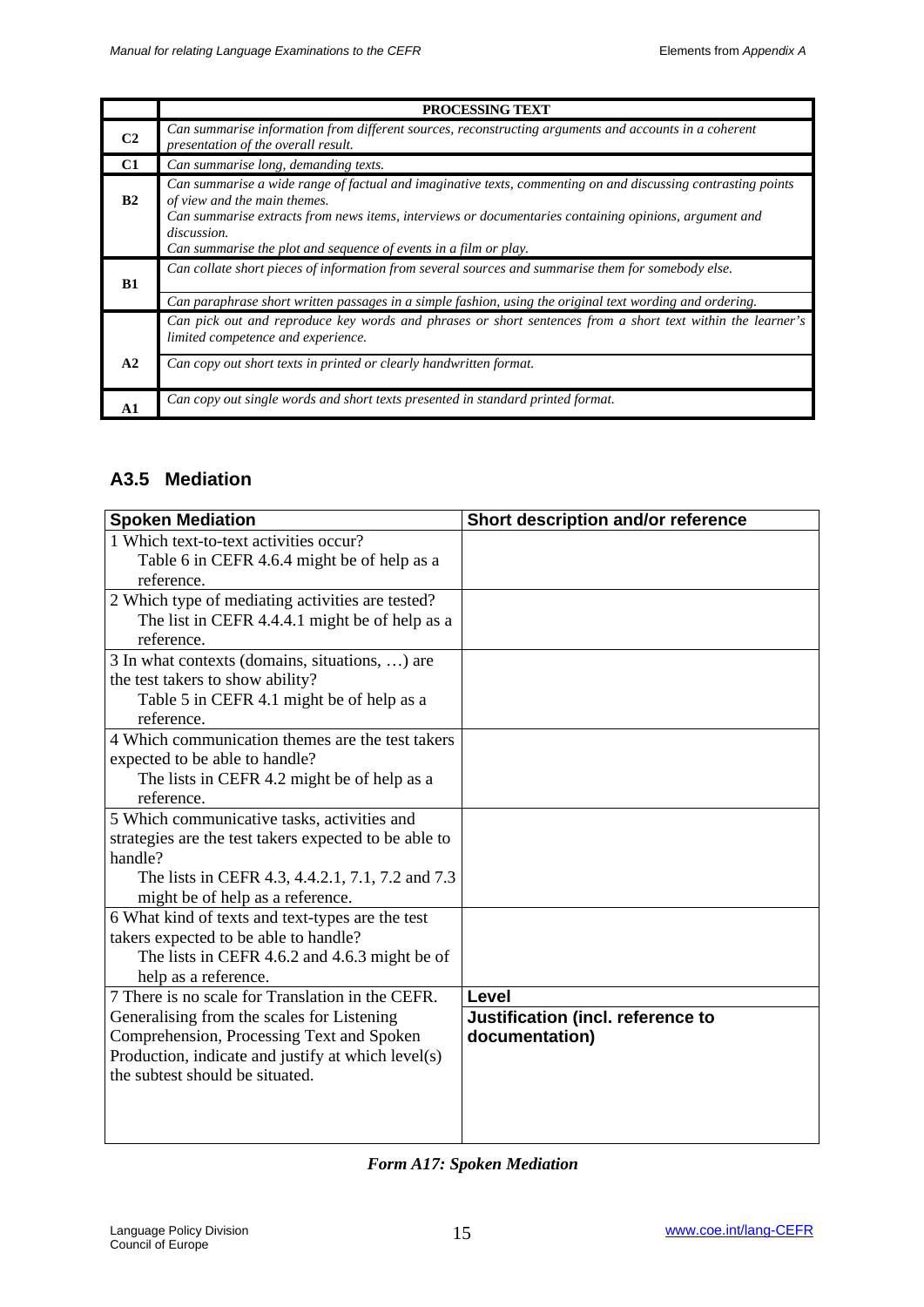| <b>Written Mediation</b>                                                               | Short description and/or reference |
|----------------------------------------------------------------------------------------|------------------------------------|
| 1 Which text-to-text activities occur?                                                 |                                    |
| Table 6 in CEFR 4.6.4 might be of help as a                                            |                                    |
| reference.                                                                             |                                    |
| 2 Which type of mediating activities are tested?                                       |                                    |
| The list in CEFR 4.4.4.2 might be of help as a                                         |                                    |
| reference                                                                              |                                    |
| 3 In what contexts (domains, situations, ) are                                         |                                    |
| the test takers to show ability?                                                       |                                    |
| Table 5 in CEFR 4.1 might be of help as a                                              |                                    |
| reference.                                                                             |                                    |
| 4 Which communication themes are the test takers                                       |                                    |
| expected to be able to handle?                                                         |                                    |
| The lists in CEFR 4.2 might be of help as a                                            |                                    |
| reference.                                                                             |                                    |
| 5 Which communicative tasks, activities and                                            |                                    |
| strategies are the test takers expected to be able to                                  |                                    |
| handle?                                                                                |                                    |
| The lists in CEFR 4.3, 4.4.2.1, 7.1, 7.2 and 7.3                                       |                                    |
| might be of help as a reference.                                                       |                                    |
| 6 What kind of texts and text-types are the test                                       |                                    |
| takers expected to be able to handle?                                                  |                                    |
| The lists in CEFR 4.6.2 and 4.6.3 might be of                                          |                                    |
| help as a reference.<br>7 There is no scale for Translation in the CEFR.               |                                    |
|                                                                                        | Level                              |
| Generalising from the scales for Reading<br>Comprehension, Processing Text and Written | Justification (incl. reference to  |
| Production, indicate and justify at which level(s)                                     | documentation)                     |
| the subtest should be situated.                                                        |                                    |
|                                                                                        |                                    |
|                                                                                        |                                    |

*Form A18: Written Mediation*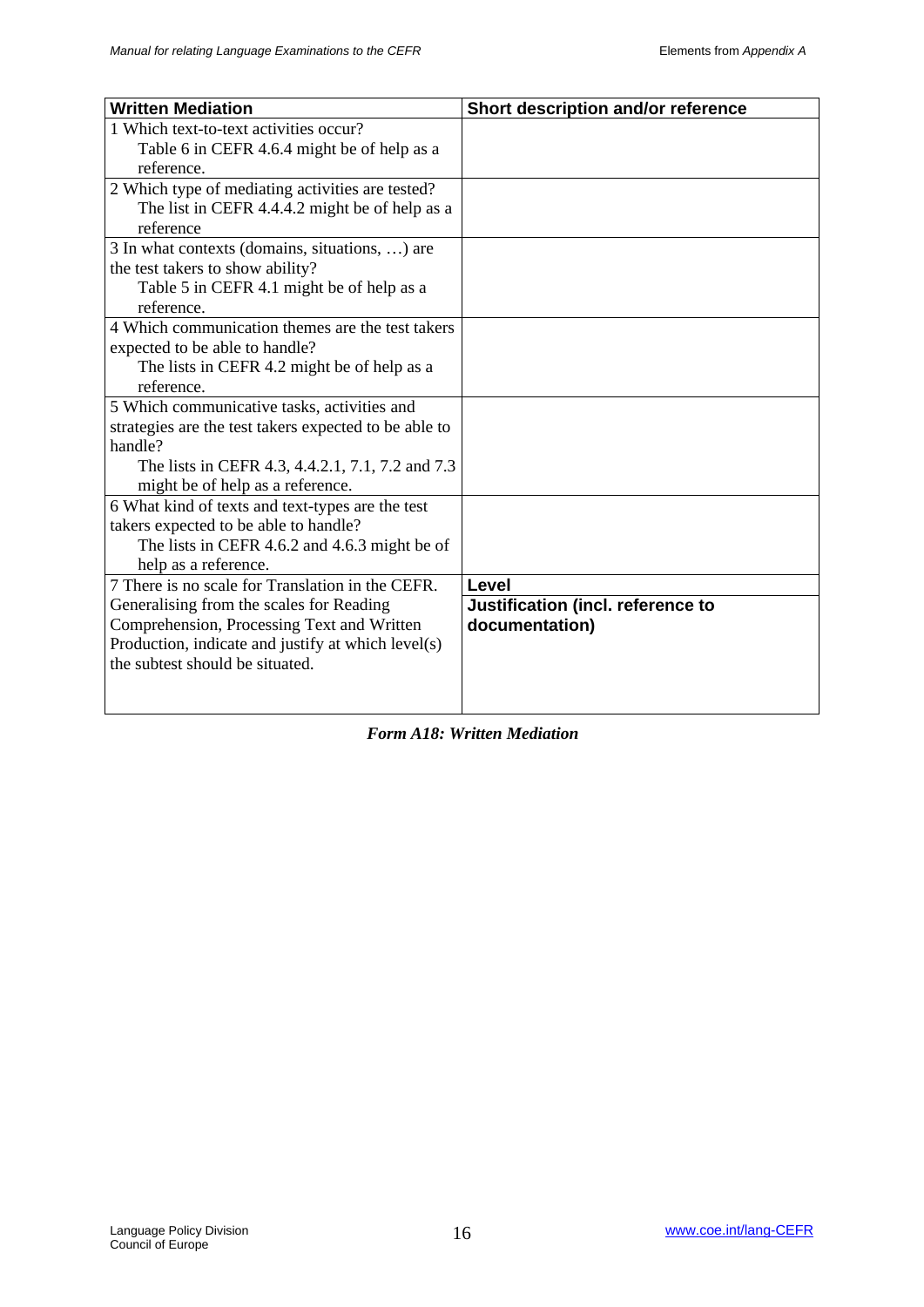## **Section A4: Specification: Communicative Language Competence (Chapter 4)**

Forms concerning competence are again provided in the following order:

- 1. Reception
- 2. Interaction
- 3. Production
- 4. Mediation

## **A4.1 Reception**

Those CEFR scales most relevant to Receptive skills have been used to create Table A3, which can be referred to in this section. Table A3 does not include any descriptors for "plus levels". The original scales consulted, some of which do define plus levels, include:

#### **Linguistic Competence**

|   | $\triangleright$ General Linguistic Range | English: page 110 |
|---|-------------------------------------------|-------------------|
|   | $\triangleright$ Vocabulary Range         | English: page 112 |
|   | <b>Socio-linguistic Competence</b>        |                   |
| ≻ | Socio-linguistic Appropriateness          | English: page 122 |
|   | <b>Pragmatic Competence</b>               |                   |
|   | $\triangleright$ Thematic Development     | English: page 125 |
|   | $\triangleright$ Cohesion and Coherence   | English: page 125 |
|   | $\triangleright$ Propositional Precision  | English: page 129 |
|   | <b>Strategic Competence</b>               |                   |
|   |                                           |                   |

> Identifying Cues/Inferring English: page 72

| <b>Linguistic Competence</b>                       | Short description and/or reference |
|----------------------------------------------------|------------------------------------|
| 1 What is the range of lexical and grammatical     |                                    |
| competence that the test takers are expected to be |                                    |
| able to handle?                                    |                                    |
| The lists in CEFR 5.2.1.1 and 5.2.1.2 might        |                                    |
| be of help as a reference.                         |                                    |
| 2 After reading the scale for Linguistic           | Level                              |
| Competence in Table A3, indicate and justify at    |                                    |
| which level(s) of the scale the examination should | Justification (incl. reference to  |
| be situated.                                       | documentation)                     |
|                                                    |                                    |
|                                                    |                                    |
|                                                    |                                    |
| <b>Socio-linguistic Competence</b>                 | Short description and/or reference |
| 3 What are the socio-linguistic competences that   |                                    |
| the test takers are expected to be able to handle: |                                    |
| linguistic markers, politeness conventions,        |                                    |
| register, adequacy, dialect/accent, etc.?          |                                    |
| The lists in CEFR 5.2.2 might be of help as a      |                                    |
| reference.                                         |                                    |
| 4 After reading the scale for Socio-linguistic     | Level                              |
| Competence in Table A3, indicate and justify at    | Justification (incl. reference to  |
| which level(s) of the scale the examination should | documentation)                     |
| be situated.                                       |                                    |
|                                                    |                                    |

*Form A19: Aspects of Language Competence in Reception (part)*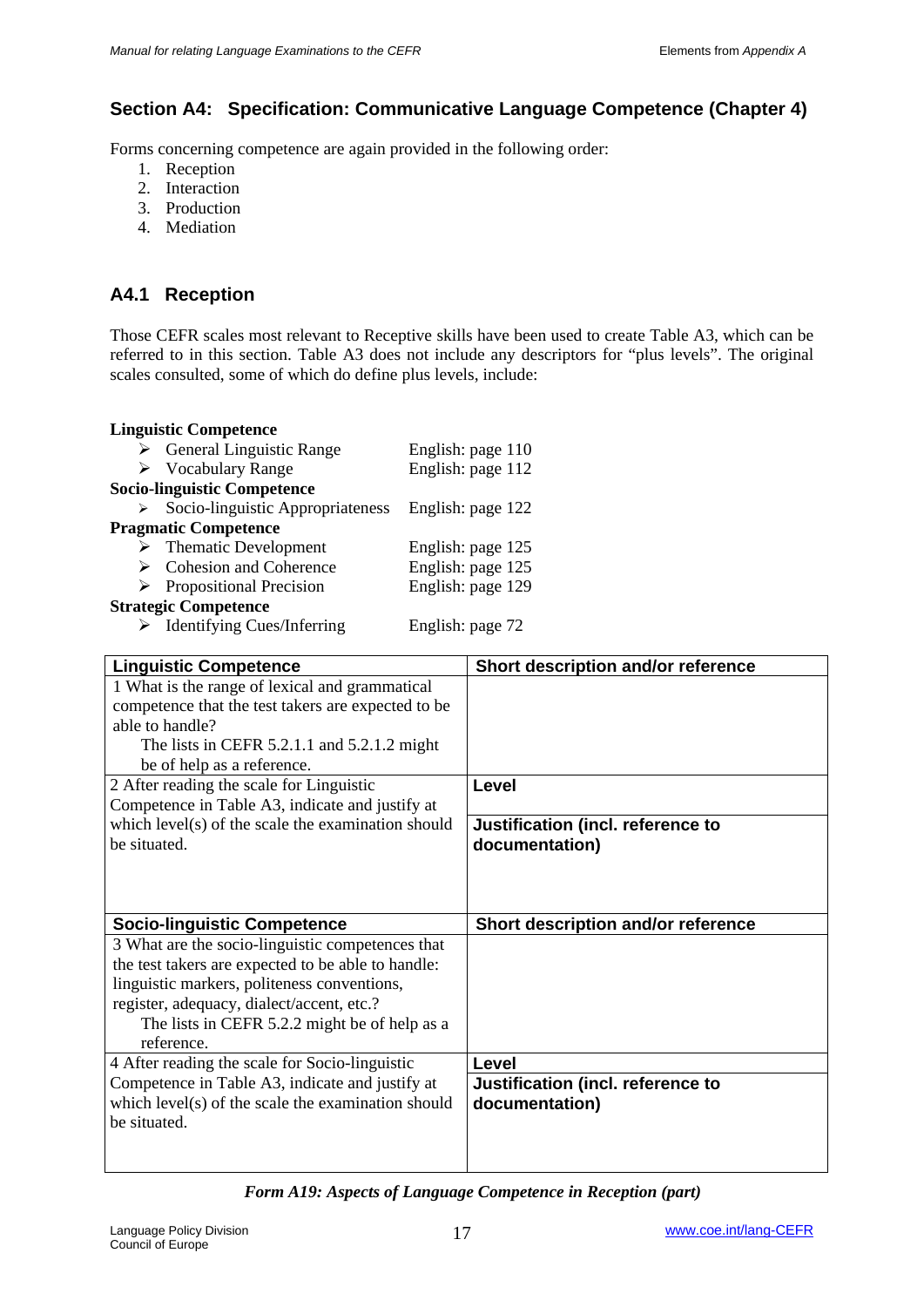|                | TABLE A3: RELEVANT QUALITATIVE FACTORS FOR RECEPTION                                                                                                                                                                                                                                                                     |                                                                                                                                                                                                                                                                                                                                                                                                              |                                                                                                                                                                                                                                                                                                |                                                                                                                                                                                                                                                                   |  |
|----------------|--------------------------------------------------------------------------------------------------------------------------------------------------------------------------------------------------------------------------------------------------------------------------------------------------------------------------|--------------------------------------------------------------------------------------------------------------------------------------------------------------------------------------------------------------------------------------------------------------------------------------------------------------------------------------------------------------------------------------------------------------|------------------------------------------------------------------------------------------------------------------------------------------------------------------------------------------------------------------------------------------------------------------------------------------------|-------------------------------------------------------------------------------------------------------------------------------------------------------------------------------------------------------------------------------------------------------------------|--|
|                | <b>LINGUISTIC</b><br><b>Edited from General Linguistic Range;</b><br><b>Vocabulary Range</b>                                                                                                                                                                                                                             | <b>SOCIO-LINGUISTIC</b><br><b>Edited from Socio-linguistic Appropriateness</b>                                                                                                                                                                                                                                                                                                                               | <b>PRAGMATIC</b><br><b>Edited from Thematic Development</b><br>and Propositional Precision                                                                                                                                                                                                     | <b>STRATEGIC</b><br><b>Identifying Cues and Inferring</b>                                                                                                                                                                                                         |  |
| C <sub>2</sub> | Can understand a very wide range of<br>language precisely, appreciating emphasis<br>and, differentiation. No signs of<br>comprehension problems.<br>Has a good command of a very broad lexical<br>repertoire including idiomatic expressions<br>and colloquialisms; shows awareness of<br>connotative levels of meaning. | Has a good command of idiomatic expressions and<br>colloquialisms with awareness of connotative levels of<br>meaning.<br>Appreciates fully the socio-linguistic and sociocultural<br>implications of language used by native speakers and can<br>react accordingly.                                                                                                                                          | Can understand precisely finer shades of<br>meaning conveyed by a wide range of<br>qualifying devices (e.g. adverbs<br>expressing degree, clauses expressing<br>limitations).<br>Can understand emphasis and<br>differentiation without ambiguity.                                             | As C1.                                                                                                                                                                                                                                                            |  |
| C1             | Has a good command of a broad lexical<br>repertoire.<br>Good command of idiomatic expressions and<br>colloquialisms.                                                                                                                                                                                                     | Can recognise a wide range of idiomatic expressions and<br>colloquialisms, appreciating register shifts; may, however,<br>need to confirm occasional details, especially if the accent<br>is unfamiliar.<br>Can follow films employing a considerable degree of slang<br>and idiomatic usage.<br>Can understand language effectively for social purposes,<br>including emotional, allusive and joking usage. | Can understand elaborate descriptions<br>and narratives, recognising sub-themes,<br>and points of emphasis.<br>Can understand precisely the<br>qualifications in opinions and statements<br>that relate to degrees of, for example,<br>certainty/uncertainty, belief/doubt,<br>likelihood etc. | Is skilled at using contextual,<br>grammatical and lexical cues to infer<br>attitude, mood and intentions and<br>anticipate what will come next.                                                                                                                  |  |
| B2             | Has a sufficient range of language to be able<br>to understand descriptions, viewpoints and<br>arguments on most topics pertinent to his<br>everyday life such as family, hobbies and<br>interests, work, travel, and current events.                                                                                    | Can with some effort keep up with fast and colloquial<br>discussions.                                                                                                                                                                                                                                                                                                                                        | Can understand description or narrative<br>identifying main points from relevant<br>supporting detail and examples.<br>Can understand detailed information<br>reliably.                                                                                                                        | Can use a variety of strategies to achieve<br>comprehension, including listening for<br>main points; checking comprehension by<br>using contextual clues.                                                                                                         |  |
| <b>B1</b>      | Has enough language to get by, with<br>sufficient vocabulary to understand most<br>texts on topics such as family, hobbies and<br>interests, work, travel, and current events.                                                                                                                                           | Can respond to a wide range of language functions, using<br>their most common exponents in a neutral register.<br>Can recognise salient politeness conventions.<br>Is aware of, and looks out for signs of, the most significant<br>differences between the customs, usages, attitudes, values<br>and beliefs prevalent in the community concerned and<br>those of his or her own.                           | Can reasonably accurately understand a<br>straightforward narrative or description<br>that is a linear sequence of points.<br>Can understand the main points in an<br>idea or problem with reasonable<br>precision.                                                                            | Can identify unfamiliar words from the<br>context on topics related to his/her field<br>and interests.<br>Can extrapolate the meaning of<br>occasional unknown words from the<br>context and deduce sentence meaning<br>provided the topic discussed is familiar. |  |
| A2             | Has a sufficient vocabulary for coping with<br>everyday situations with predictable content<br>and simple survival needs.                                                                                                                                                                                                | Can handle very short social exchanges, using everyday<br>polite forms of greeting and address. Can make and<br>respond to invitations, apologies etc.                                                                                                                                                                                                                                                       | Can understand a simple story or<br>description that is a list of points.<br>Can understand a simple and direct<br>exchange of limited information on<br>familiar and routine matters.                                                                                                         | Can use an idea of the overall meaning<br>of short texts and utterances on everyday<br>topics of a concrete type to derive the<br>probable meaning of unknown words<br>from the context.                                                                          |  |
| A1             | Has a very basic range of simple expressions<br>about personal details and needs of a<br>concrete type.                                                                                                                                                                                                                  | Can understand the simplest everyday polite forms of:<br>greetings and farewells; introductions; saying please,<br>thank you, sorry etc.                                                                                                                                                                                                                                                                     | No descriptor available.                                                                                                                                                                                                                                                                       | No descriptor available.                                                                                                                                                                                                                                          |  |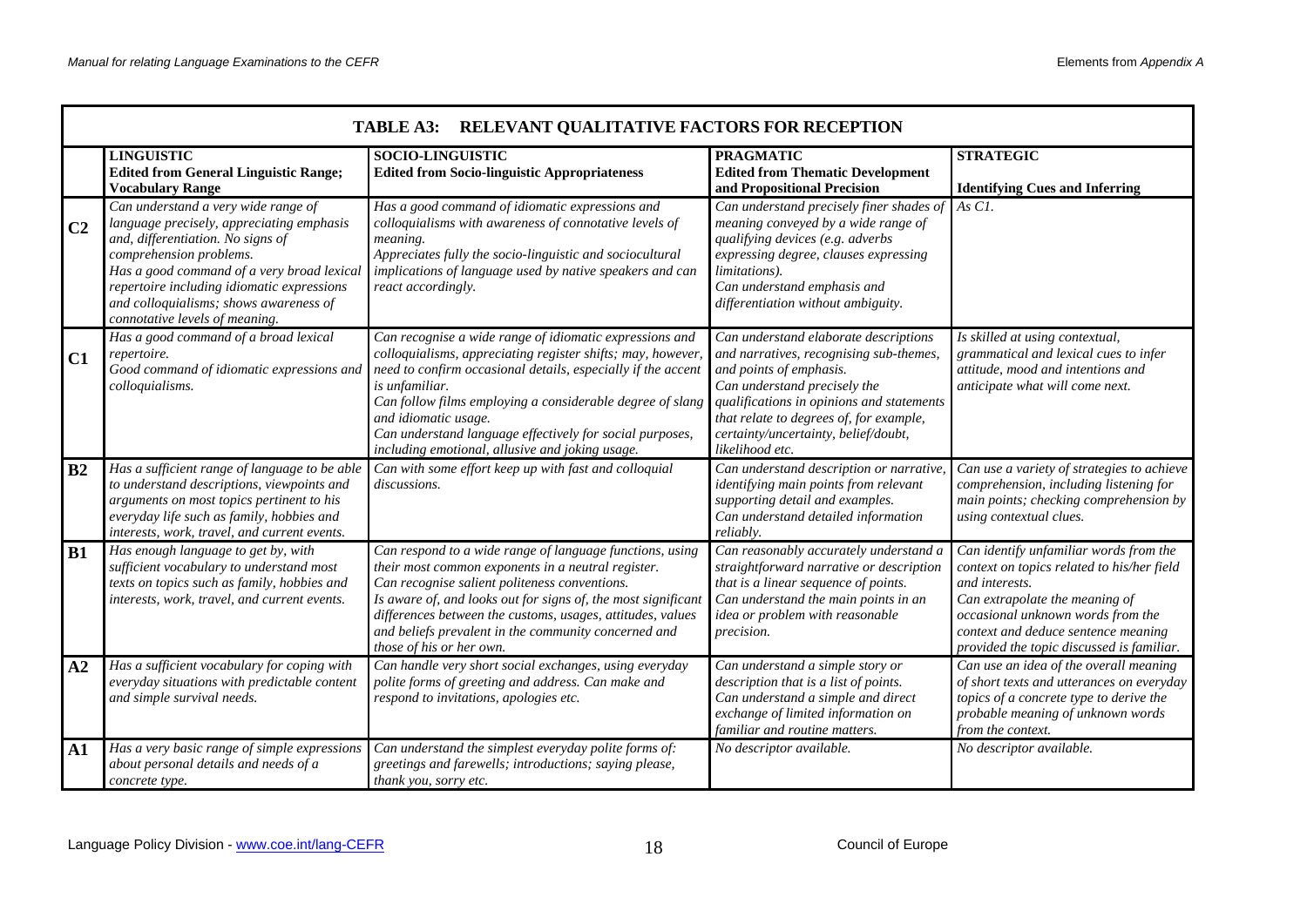| <b>Pragmatic Competence</b>                        | Short description and/or reference |
|----------------------------------------------------|------------------------------------|
| 5 What are the pragmatic competences that the      |                                    |
| test takers are expected to be able to handle:     |                                    |
| discourse competences, functional competences?     |                                    |
| The lists in CEFR 5.2.3 might be of help as a      |                                    |
| reference.                                         |                                    |
| 6 After reading the scale for Pragmatic            | Level                              |
| Competence in Table A3, indicate and justify at    |                                    |
| which level(s) of the scale the examination should | Justification (incl. reference to  |
| be situated.                                       | documentation)                     |
|                                                    |                                    |
|                                                    |                                    |
|                                                    |                                    |
| <b>Strategic Competence</b>                        | Short description and/or reference |
| 7 What are the strategic competences that the test |                                    |
| takers are expected to be able to handle?          |                                    |
| The discussion in CEFR 4.4.2.4. might be of        |                                    |
| help as a reference.                               |                                    |
| 8 After reading the scale for Strategic            | Level                              |
| Competence in Table A3, indicate and justify at    | Justification (incl. reference to  |
| which level(s) of the scale the examination should | documentation)                     |
| be situated.                                       |                                    |
|                                                    |                                    |
|                                                    |                                    |

*Form A19: Aspects of Language Competence in Reception (continued)*

## **A4.2 Interaction**

Those CEFR scales most relevant to Interaction have been used to create Table A4 which can be referred to in this section. Table A4 does not include any descriptors for "plus levels". The original scales consulted, some of which do define plus levels, include:

### **Linguistic Competence**

| <b>General Linguistic Range</b>        | English: page 110 |
|----------------------------------------|-------------------|
| $\triangleright$ Vocabulary Range      | English: page 112 |
| $\triangleright$ Vocabulary Control    | English: page 112 |
| <b>Grammatical Accuracy</b>            | English: page 114 |
| <b>Socio-linguistic Competence</b>     |                   |
| Socio-linguistic Appropriateness       | English: page 122 |
| <b>Pragmatic Competence</b>            |                   |
| $\triangleright$ Flexibility           | English: page 124 |
| $\triangleright$ Turntaking            | English: page 124 |
| $\triangleright$ Spoken Fluency        | English: page 129 |
| Propositional Precision                | English: page 129 |
| <b>Strategic Competence</b>            |                   |
| $\triangleright$ Turntaking (repeated) | English: page 86  |
| Cooperating                            | English: page 86  |
| Asking for Clarification               | English: page 87  |
| Compensating                           | English: page 64  |
| $\triangleright$ Monitoring and Repair | English: page 65  |
|                                        |                   |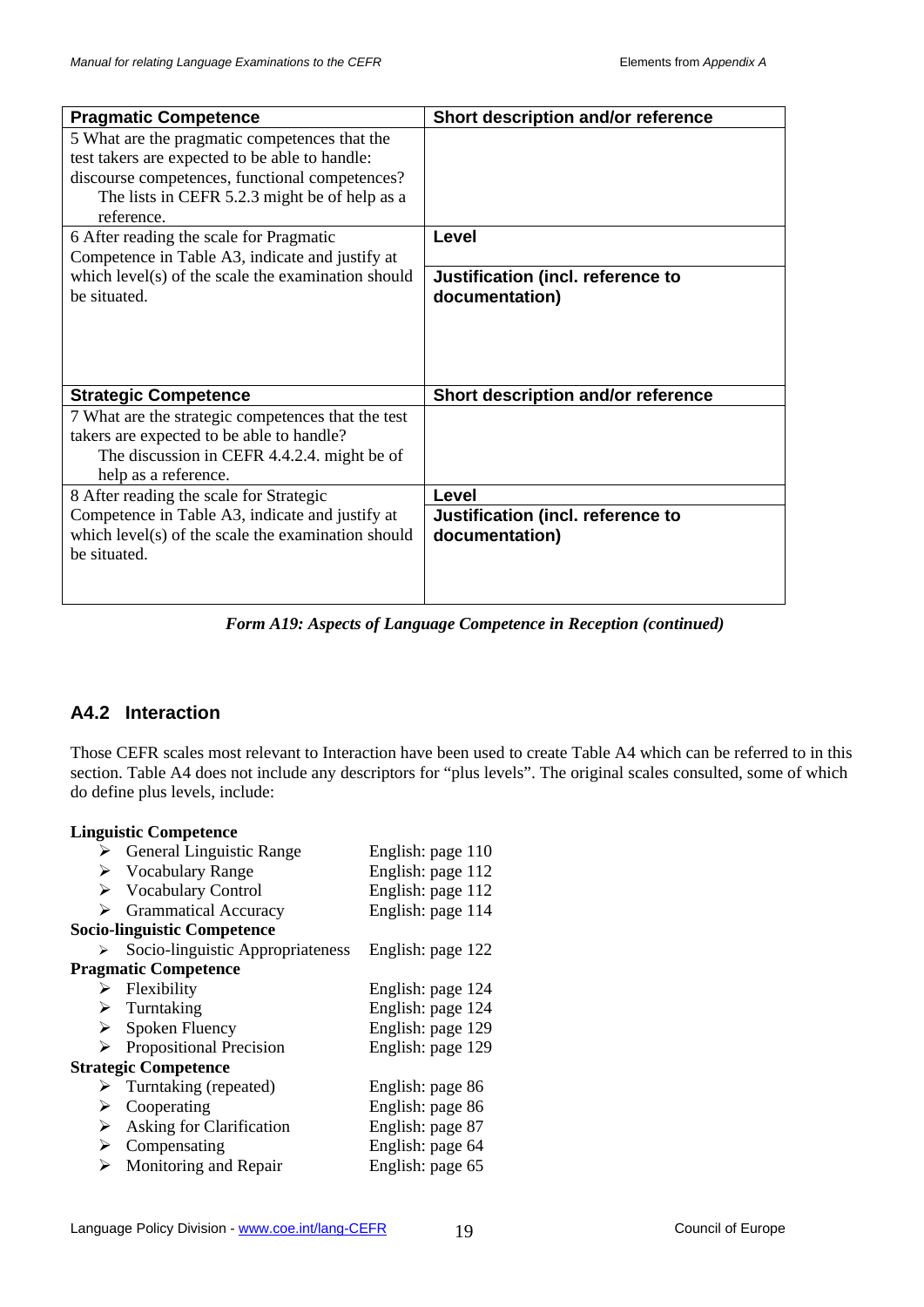| <b>Linguistic Competence</b>                                                                           | Short description and/or reference |
|--------------------------------------------------------------------------------------------------------|------------------------------------|
| 1 What is the range of lexical and grammatical                                                         |                                    |
| competence that the test takers are expected to be                                                     |                                    |
| able to handle?                                                                                        |                                    |
| The lists in CEFR 5.2.1.1 and 5.2.1.2 might                                                            |                                    |
| be of help as a reference.                                                                             |                                    |
| 2 What is the range of phonological and                                                                |                                    |
| orthographic competence that the test takers are                                                       |                                    |
| expected to be able to handle?                                                                         |                                    |
| The lists in CEFR 5.2.1.4 and 5.2.1.5 might                                                            |                                    |
| be of help as a reference.                                                                             |                                    |
| 3 After reading the scales for Range and Accuracy                                                      | Level                              |
| in Table A4, indicate and justify at which level(s)                                                    |                                    |
| of the scale the examination should be situated.                                                       | Justification (incl. reference to  |
| The scales for Phonological Control in CEFR                                                            | documentation)                     |
| 5.2.1.4 and for Orthographic Control in 5.2.1.5                                                        |                                    |
| might also be of help as a reference.                                                                  |                                    |
| <b>Socio-linguistic Competence</b>                                                                     | Short description and/or reference |
|                                                                                                        |                                    |
| 4 What are the socio-linguistic competences that<br>the test takers are expected to be able to handle: |                                    |
| linguistic markers, politeness conventions,                                                            |                                    |
| register, adequacy, dialect/accent, etc.?                                                              |                                    |
| The lists in CEFR 5.2.2 might be of help as a                                                          |                                    |
| reference.                                                                                             |                                    |
| 5 After reading the scale for Socio-linguistic                                                         | <b>Level</b>                       |
| Competence in Table A4, indicate and justify at                                                        |                                    |
| which $level(s)$ of the scale the examination should                                                   | Justification (incl. reference to  |
| be situated.                                                                                           | documentation)                     |
|                                                                                                        |                                    |
|                                                                                                        |                                    |
|                                                                                                        |                                    |
| <b>Pragmatic Competence</b>                                                                            | Short description and/or reference |
| 6 What are the pragmatic competences that the                                                          |                                    |
| test takers are expected to be able to handle:                                                         |                                    |
| discourse competences, functional competences?                                                         |                                    |
| The lists in CEFR 5.2.3 might be of help as a<br>reference.                                            |                                    |
| 7 After reading the scale for Fluency in Table A4,                                                     | Level                              |
| indicate and justify at which level(s) of the scale                                                    |                                    |
| the examination should be situated.                                                                    | Justification (incl. reference to  |
|                                                                                                        | documentation)                     |
|                                                                                                        |                                    |
|                                                                                                        |                                    |
|                                                                                                        |                                    |

*Form A20: Aspects of Language Competence in Interaction (part)*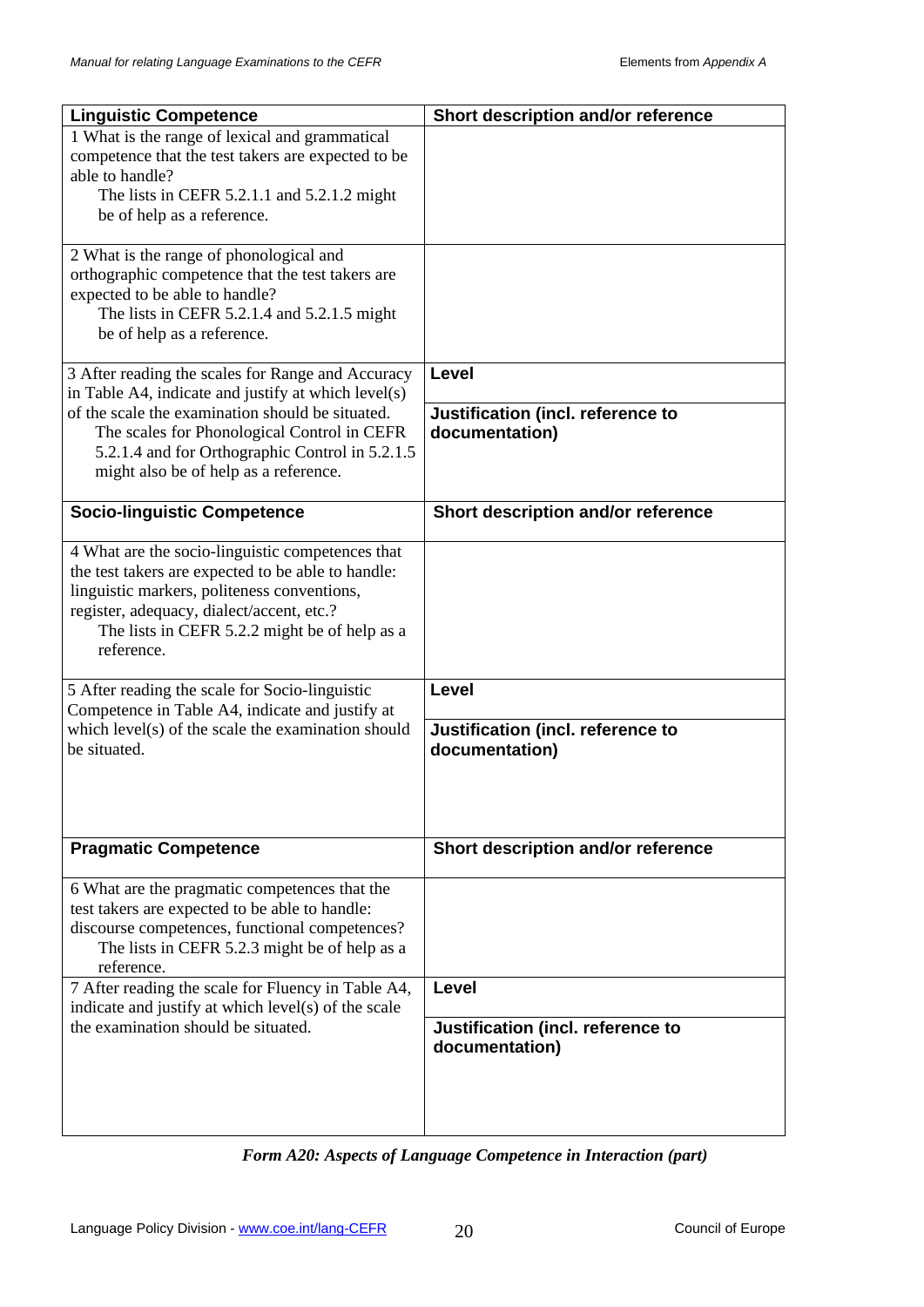| <b>Strategic Competence</b>                                                                                                                                            | Short description and/or reference                  |
|------------------------------------------------------------------------------------------------------------------------------------------------------------------------|-----------------------------------------------------|
| 8 What are the interaction strategies that the test<br>takers are expected to be able to handle?<br>The discussion in CEFR 4.4.3.5 might be of<br>help as a reference. |                                                     |
| 9 After reading the scale for Interaction in Table<br>A4, indicate and justify at which level(s) of the                                                                | Level                                               |
| scale the examination should be situated.                                                                                                                              | Justification (incl. reference to<br>documentation) |

*Form A20: Aspects of Language Competence in Interaction (continued)*

## **A4.3 Production**

Those CEFR scales most relevant to Production have been used to create Table A5, which can be referred to in this section. Table A5does not include any descriptors for "plus levels". The original scales consulted, some of which do define plus levels, include:

|                             | <b>Linguistic Competence</b>              |                   |  |  |
|-----------------------------|-------------------------------------------|-------------------|--|--|
|                             | $\triangleright$ General Linguistic Range | English: page 110 |  |  |
|                             | $\triangleright$ Vocabulary Range         | English: page 112 |  |  |
|                             | $\triangleright$ Vocabulary Control       | English: page 112 |  |  |
|                             | <b>Grammatical Accuracy</b>               | English: page 114 |  |  |
|                             | <b>Socio-linguistic Competence</b>        |                   |  |  |
|                             | Socio-linguistic Appropriateness          | English: page 122 |  |  |
|                             | <b>Pragmatic Competence</b>               |                   |  |  |
|                             | $\triangleright$ Flexibility              | English: page 124 |  |  |
|                             | $\triangleright$ Thematic Development     | English: page 125 |  |  |
|                             | $\triangleright$ Cohesion and Coherence   | English: page 125 |  |  |
|                             | $\triangleright$ Spoken Fluency           | English: page 129 |  |  |
| ⋗                           | Propositional Precision                   | English: page 129 |  |  |
| <b>Strategic Competence</b> |                                           |                   |  |  |
|                             | Planning                                  | English: page 64  |  |  |
| ➤                           | Compensating                              | English: page 64  |  |  |
|                             | Monitoring and Repair                     | English: page 65  |  |  |

| <b>Linguistic Competence</b>                       | Short description and/or reference |
|----------------------------------------------------|------------------------------------|
| 1 What is the range of lexical and grammatical     |                                    |
| competence that the test takers are expected to be |                                    |
| able to handle?                                    |                                    |
| The lists in CEFR $5.2.1.1$ and $5.2.1.2$ might    |                                    |
| be of help as a reference.                         |                                    |
| 2 What is the range of phonological and            |                                    |
| orthographic competence that the test takers are   |                                    |
| expected to be able to handle?                     |                                    |
| The lists in CEFR 5.2.1.4 and 5.2.1.5 might        |                                    |
| be of help as a reference.                         |                                    |

*Form A21: Aspects of Language Competence in Production (part)*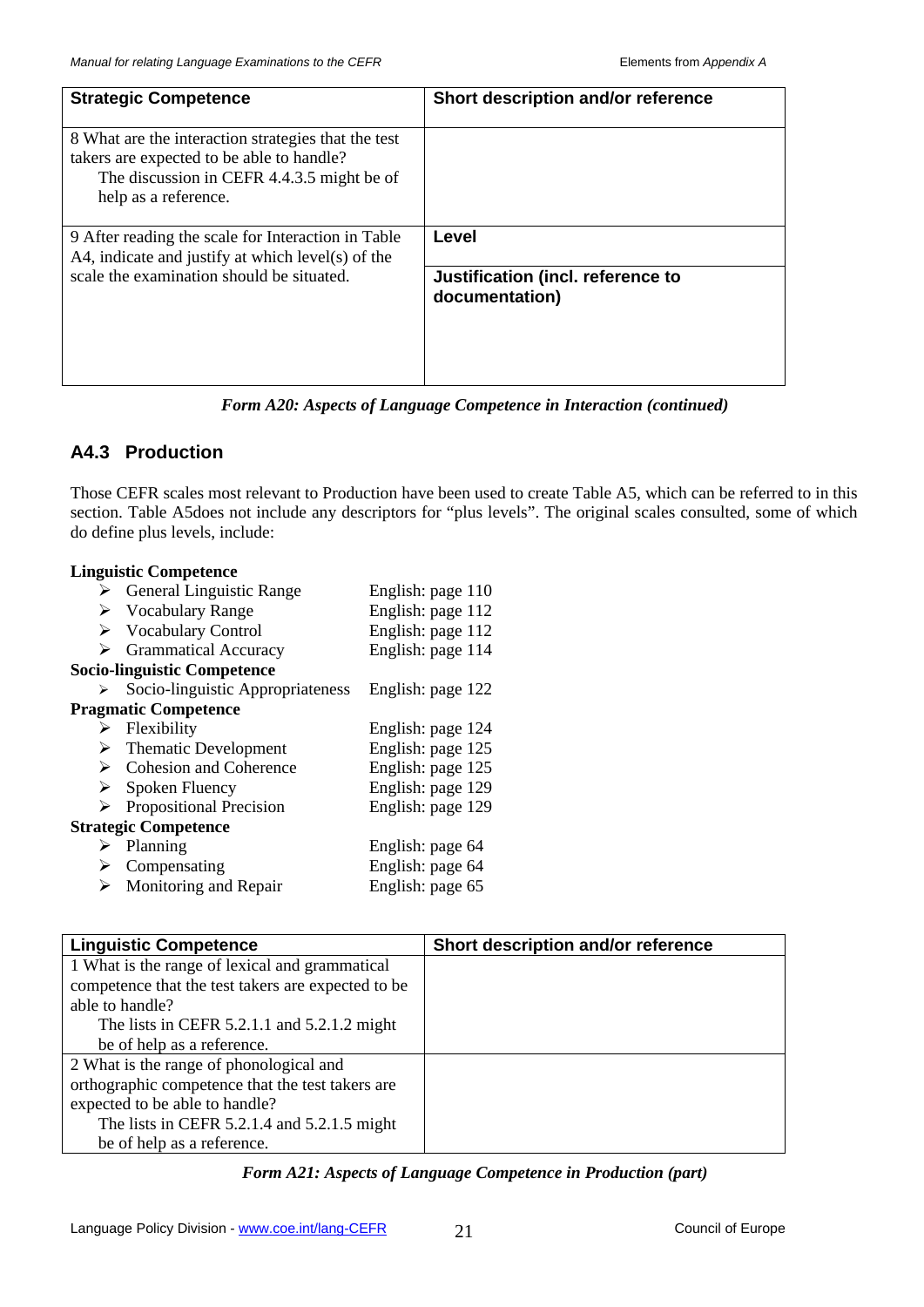| 3 After reading the scales for Range and Accuracy<br>in Table A5 indicate and justify at which level(s)                                                                                                                                                           | Level                                               |
|-------------------------------------------------------------------------------------------------------------------------------------------------------------------------------------------------------------------------------------------------------------------|-----------------------------------------------------|
| of the scale the examination should be situated.<br>The scales for Phonological Control in CEFR<br>5.2.1.4 and for Orthographic Control in 5.2.1.5<br>might also be of help as a reference.                                                                       | Justification (incl. reference to<br>documentation) |
| <b>Socio-linguistic Competence</b>                                                                                                                                                                                                                                | Short description and/or reference                  |
| 4 What are the socio-linguistic competences that<br>the test takers are expected to be able to handle:<br>linguistic markers, politeness conventions,<br>register, adequacy, dialect/accent, etc.?<br>The lists in CEFR 5.2.2 might be of help as a<br>reference. |                                                     |
| 5 After reading the scale for Socio-linguistic<br>Competence in Table A5, indicate and justify at                                                                                                                                                                 | Level                                               |
| which $level(s)$ of the scale the examination should<br>be situated.                                                                                                                                                                                              | Justification (incl. reference to<br>documentation) |
| <b>Pragmatic Competence</b>                                                                                                                                                                                                                                       | Short description and/or reference                  |
| 6 What are the pragmatic competences that the<br>test takers are expected to be able to handle:<br>discourse competences, functional competences?<br>The lists in CEFR 5.2.3 might be of help as a<br>reference.                                                  |                                                     |
| 7 After reading the scale for Pragmatic<br>Competence in Table A5, indicate and justify at                                                                                                                                                                        | Level                                               |
| which $level(s)$ of the scale the examination should<br>be situated.                                                                                                                                                                                              | Justification (incl. reference to<br>documentation) |
| <b>Strategic Competence</b>                                                                                                                                                                                                                                       | Short description and/or reference                  |
| 8 What are the production strategies that the test<br>takers are expected to be able to handle?<br>The discussion in CEFR 4.4.1.3 might be of<br>help as a reference.                                                                                             |                                                     |
| 9 After reading the scale for Strategic                                                                                                                                                                                                                           | Level                                               |
| Competence in Table A5, indicate and justify at<br>which $level(s)$ of the scale the examination should<br>be situated.                                                                                                                                           | Justification (incl. reference to<br>documentation) |

*Form A21: Aspects of Language Competence in Production (continued)*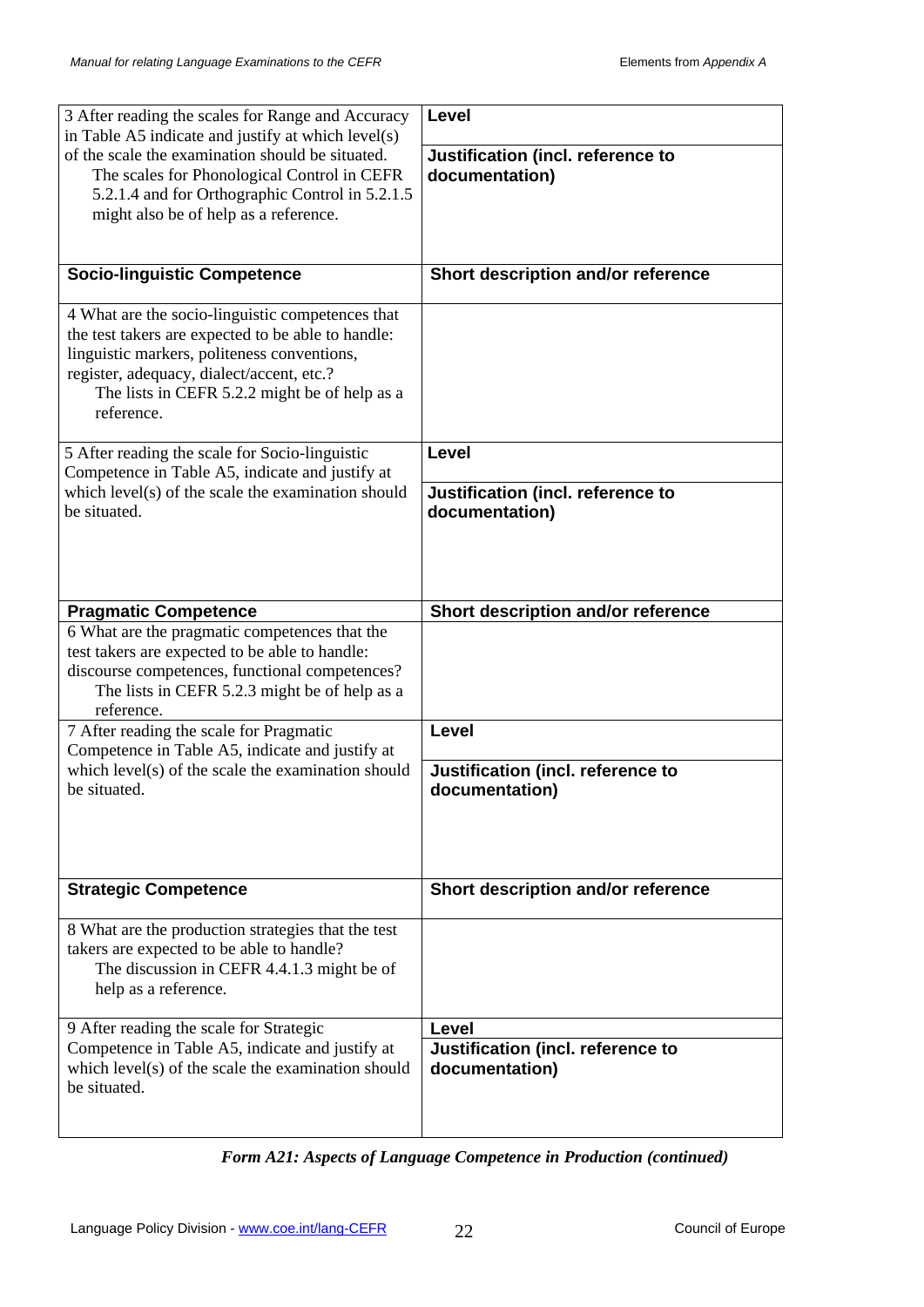|                | <b>TABLE A4:</b><br>RELEVANT QUALITATIVE FACTORS FOR SPOKEN INTERACTION                                                                                                                                                                                                                                                                                                                                                                            |                                                                                                                                         |                                                                                                                                                                                                                                                                                                                              |                                                                                                                                                                                                                                                                                                 |                                                                                                                                                                                                                                                                             |
|----------------|----------------------------------------------------------------------------------------------------------------------------------------------------------------------------------------------------------------------------------------------------------------------------------------------------------------------------------------------------------------------------------------------------------------------------------------------------|-----------------------------------------------------------------------------------------------------------------------------------------|------------------------------------------------------------------------------------------------------------------------------------------------------------------------------------------------------------------------------------------------------------------------------------------------------------------------------|-------------------------------------------------------------------------------------------------------------------------------------------------------------------------------------------------------------------------------------------------------------------------------------------------|-----------------------------------------------------------------------------------------------------------------------------------------------------------------------------------------------------------------------------------------------------------------------------|
|                | <b>LINGUISTIC RANGE</b><br><b>Edited from General Linguistic</b><br><b>Range; Vocabulary Range, Flexibility</b>                                                                                                                                                                                                                                                                                                                                    | <b>LINGUISTIC ACCURACY</b><br><b>Edited from Grammatical</b><br><b>Accuracy and Vocabulary</b><br><b>Control</b>                        | <b>SOCIO-LINGUISTIC</b><br><b>Edited from Socio-linguistic</b><br><b>Appropriateness</b>                                                                                                                                                                                                                                     | <b>FLUENCY</b><br><b>Fluency, Flexibility</b>                                                                                                                                                                                                                                                   | <b>INTERACTION</b><br><b>Edited from Turntaking,</b><br><b>Cooperating, Asking for</b><br><b>Clarification</b>                                                                                                                                                              |
| C <sub>2</sub> | Shows great flexibility reformulating ideas in   Maintains consistent grammatical<br>differing linguistic forms to convey finer control of complex language, even<br>shades of meaning precisely, to give em- while attention is otherwise engaged<br>phasis, to differentiate and to eliminate (e.g. in forward planning, in<br>ambiguity. Also has a good command of monitoring others' reactions).<br>idiomatic expressions and colloquialisms. |                                                                                                                                         | Appreciates fully the socio-linguistic and<br>sociocultural implications of language used<br>by speakers and can react accordingly.<br>Can mediate effectively between speakers<br>of the target language and that of his/her<br>community of origin taking account of<br>sociocultural and socio-linguistic<br>differences. | Can express him/herself spontaneously at length<br>with a natural colloquial flow, avoiding or<br>backtracking around any difficulty so smoothly<br>that the interlocutor is hardly aware of it.                                                                                                | Can interact with ease and skill,<br>picking up and using non-verbal and<br>intonational cues apparently<br>effortlessly. Can interweave his/her con-<br>tribution into the joint discourse with<br>fully natural turntaking, referencing,<br>allusion making etc.          |
| C1             | Has a good command of a broad range of Consistently maintains a high degree<br>language allowing him/her to select a of grammatical accuracy; errors are<br>formulation to express him/herself clearly in rare, difficult to spot and generally<br>an appropriate style on a wide range of corrected when they do occur.<br>general, academic, professional or leisure<br>topics without having to restrict what he/she<br>wants to say.           |                                                                                                                                         | Can use language flexibly and effectively<br>for social purposes, including emotional,<br>allusive and joking usage.                                                                                                                                                                                                         | Can express him/herself fluently and<br>spontaneously, almost effortlessly. Only a con-<br>ceptually difficult subject can hinder a natural,<br>smooth flow of language.                                                                                                                        | Can select a suitable phrase from a<br>readily available range of discourse<br>functions to preface his remarks in<br>order to get or to keep the floor and to<br>relate his/her own contributions skil-<br>fully to those of other speakers.                               |
| <b>B2</b>      | Has a sufficient range of language to be able<br>to give clear descriptions, express viewpoints grammatical control. Does not make<br>on most general topics, without much con-<br>spicuous searching for words, using some ing, and can correct most of his/her<br>complex sentence forms to do so.                                                                                                                                               | Shows a relatively high degree of<br>errors which cause misunderstand-<br>mistakes.                                                     | Can with some effort keep up with and<br>contribute to group discussions even when<br>speech is fast and colloquial.<br>Can sustain relationships with native<br>speakers without unintentionally amusing<br>or irritating them or requiring them to<br>behave other than they would with a native<br>speaker.               | Can adjust to the changes of direction, style and<br>emphasis normally found in conversation.<br>Can produce stretches of language with a fairly<br>even tempo; although he/she can be hesitant as<br>he or she searches for patterns and expressions,<br>there are few noticeably long pauses. | Can initiate discourse, take his/her turn<br>when appropriate and end conversation<br>when he/she needs to, though he/she<br>may not always do this elegantly. Can<br>help the discussion along on familiar<br>ground confirming comprehension,<br>inviting others in, etc. |
| <b>B1</b>      | Has enough language to get by, with Uses reasonably accurately a<br>sufficient vocabulary to express him/herself repertoire of frequently used<br>with some hesitation and circumlocutions on<br>topics such as family, hobbies and interests,<br>work, travel, and current events.                                                                                                                                                                | "routines" and patterns associated<br>with more predictable situations.                                                                 | Can perform and respond to basic language<br>functions, such as information exchange<br>and requests and express opinions and<br>attitudes in a simple way. Is aware of the<br>salient politeness conventions and acts<br>appropriately.                                                                                     | Can exploit a wide range of simple language<br>flexibly to express much of what he/she wants.<br>Can keep going comprehensibly, even though<br>pausing for grammatical and lexical planning<br>and repair is very evident, especially in longer<br>stretches of free production.                | Can initiate, maintain and close simple<br>face-to-face conversation on topics that<br>are familiar or of personal interest. Can<br>repeat back part of what someone has<br>said to confirm mutual understanding.                                                           |
| A2             | Uses basic sentence patterns with memorised Uses some simple structures<br>phrases, groups of a few words and formulae correctly, but still systematically<br>in order to communicate limited information in   makes basic mistakes.<br>simple everyday situations.                                                                                                                                                                                |                                                                                                                                         | Can handle very short social exchanges,<br>using everyday polite forms of greeting and<br>address. Can make and respond to<br>invitations, apologies etc.                                                                                                                                                                    | Can make him/herself understood in very short<br>utterances, even though pauses, false starts and<br>reformulation are very evident. Can expand<br>learned phrases through simple recombinations<br>of their elements.                                                                          | Can indicate when he/she is following<br>but is rarely able to understand enough<br>to keep conversation going of his/her<br>own accord.<br>Can ask for attention.                                                                                                          |
| $\mathbf{A1}$  | Has a very basic repertoire of words and<br>simple phrases related to personal details and<br>particular concrete situations.                                                                                                                                                                                                                                                                                                                      | Shows only limited grammatical<br>control of a few simple grammatical<br>structures and sentence patterns in a<br>memorised repertoire. | Can establish basic social contact by using<br>the simplest everyday polite forms of:<br>greetings and farewells; introductions;<br>saying please, thank you, sorry etc.                                                                                                                                                     | Can manage very short, isolated, mainly pre-<br>packaged utterances, with much pausing to<br>search for expressions, to articulate less familiar<br>words, and to repair communication.                                                                                                         | Can interact in a simple way but<br>communication is totally dependent on<br>repetition, rephrasing and repair.                                                                                                                                                             |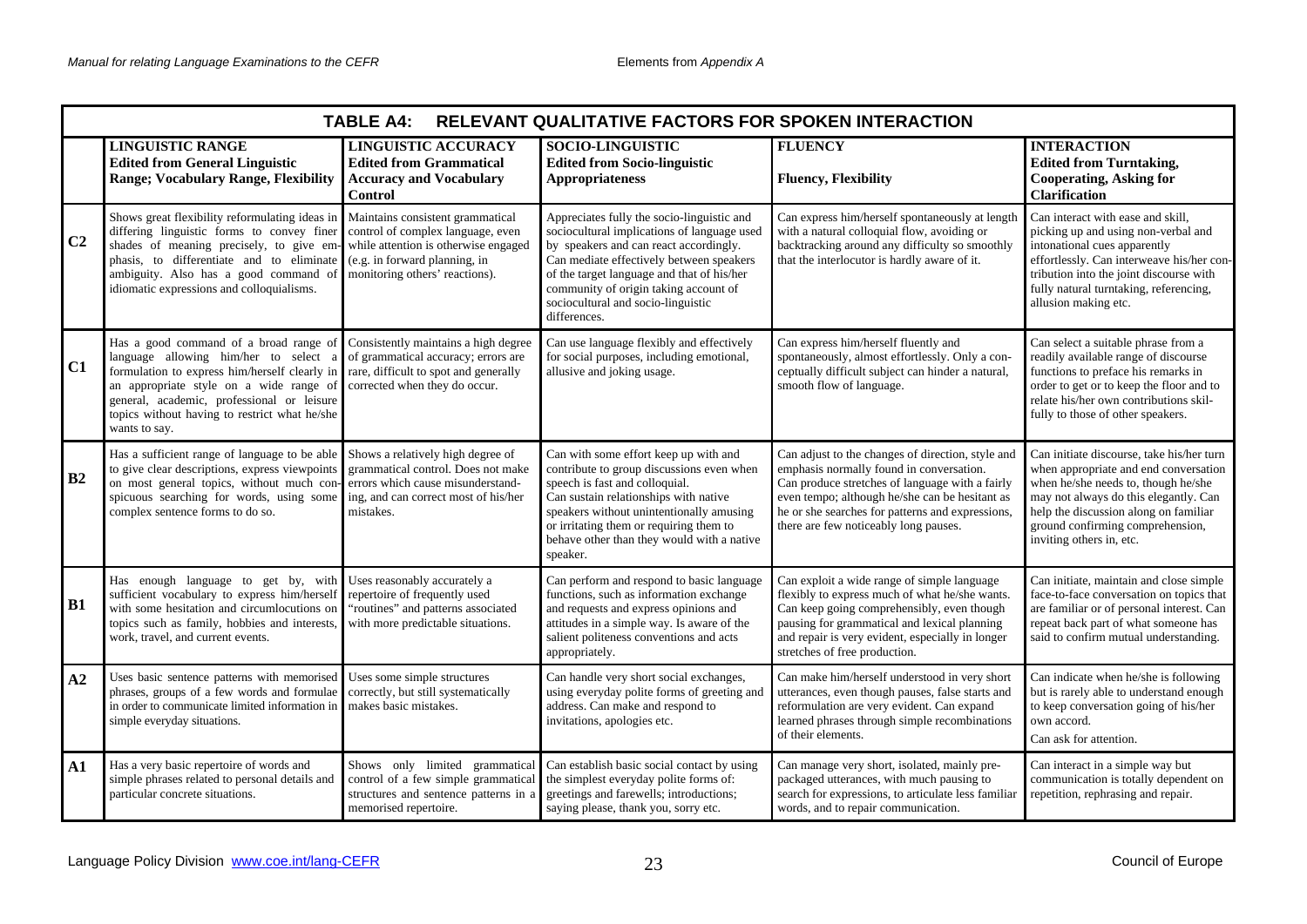|                | <b>TABLE A5:</b><br>RELEVANT QUALITATIVE FACTORS FOR PRODUCTION                                                                                                                                                                                                                                 |                                                                                                                                                                                 |                                                                                                                                                 |                                                                                                                                                                                                                                                                                     |                                                                                                                                                                                                                                                                                                                                 |                                                                                                                                                                                                            |  |  |
|----------------|-------------------------------------------------------------------------------------------------------------------------------------------------------------------------------------------------------------------------------------------------------------------------------------------------|---------------------------------------------------------------------------------------------------------------------------------------------------------------------------------|-------------------------------------------------------------------------------------------------------------------------------------------------|-------------------------------------------------------------------------------------------------------------------------------------------------------------------------------------------------------------------------------------------------------------------------------------|---------------------------------------------------------------------------------------------------------------------------------------------------------------------------------------------------------------------------------------------------------------------------------------------------------------------------------|------------------------------------------------------------------------------------------------------------------------------------------------------------------------------------------------------------|--|--|
|                | <b>LINGUISTIC RANGE</b><br><b>General Linguistic Range;</b><br><b>Vocabulary Range</b>                                                                                                                                                                                                          | <b>LINGUISTIC ACCURACY</b><br><b>Grammatical Accuracy,</b><br><b>Vocabulary Control, Phonological</b><br><b>Control</b>                                                         | SOCIO-<br><b>LINGUISTIC</b><br>Socio-linguistic<br>Appropriateness                                                                              | <b>PRAGMATIC</b><br><b>Fluency, Flexibility</b>                                                                                                                                                                                                                                     | <b>PRAGMATIC</b><br><b>Thematic Development, Propositional</b><br><b>Precision, Coherence and Cohesion</b>                                                                                                                                                                                                                      | <b>STRATEGIC</b><br><b>Compensating, Monitoring</b><br>and Repair                                                                                                                                          |  |  |
| C <sub>2</sub> | Shows great flexibility reformu-<br>lating ideas in differing linguistic<br>meaning precisely, to give em- planning, in monitoring others'<br>phasis, to differentiate and to<br>eliminate ambiguity. Also has a<br>good command of idiomatic<br>expressions and colloquialisms.                | Maintains consistent grammatical control<br>of complex language, even while atten-<br>forms to convey finer shades of tion is otherwise engaged (e.g. in forward<br>reactions). | Appreciates fully the<br>socio-linguistic and<br>sociocultural<br>implications of<br>language used by<br>speakers and can<br>react accordingly. | Can express him/herself spontaneously<br>at length with a natural colloquial flow.<br>avoiding or backtracking around any<br>difficulty so smoothly that the<br>interlocutor is hardly aware of it.                                                                                 | Can create coherent and cohesive discourse<br>making full and appropriate use of a variety of<br>organisational patterns and a wide range of<br>connectors and other cohesive devices.                                                                                                                                          | Can substitute an equivalent<br>term for a word he/she can't<br>recall so smoothly that it is<br>scarcely noticeable.                                                                                      |  |  |
| C1             | Has a good command of a broad<br>range of language allowing<br>him/her to select a formulation to<br>express him/ herself clearly in an<br>appropriate style on a wide range<br>of general, academic, professional<br>or leisure topics without having to<br>restrict what he/she wants to say. | Consistently maintains a high degree of<br>grammatical accuracy; errors are rare,<br>difficult to spot and generally corrected<br>when they do occur.                           | Can use language<br>flexibly and<br>effectively for social<br>purposes, including<br>emotional, allusive<br>and joking usage.                   | Can express him/herself fluently and<br>spontaneously, almost effortlessly.<br>Only a conceptually difficult subject<br>can hinder a natural, smooth flow of<br>language.                                                                                                           | Can produce clear, smoothly flowing, well-<br>structured speech, showing controlled use of<br>organisational patterns, connectors and<br>cohesive devices.<br>Can give elaborate descriptions and<br>narratives, integrating sub themes, developing<br>particular points and rounding off with an<br>appropriate conclusion.    | Can backtrack when he/she<br>encounters a difficulty and<br>reformulate what he/she wants to<br>say without fully interrupting the<br>flow of speech.                                                      |  |  |
| B2             | Has a sufficient range of language<br>to be able to give clear<br>descriptions, express viewpoints<br>on most general topics, without<br>much conspicuous searching for<br>words, using some complex<br>sentence forms to do so.                                                                | Shows a relatively high degree of<br>grammatical control. Does not make<br>errors which cause misunderstanding, and<br>can correct most of his/her mistakes.                    | Can express him or<br>herself appropriately<br>in situations and<br>avoid crass errors of<br>formulation.                                       | Can produce stretches of language with<br>a fairly even tempo; although he/she<br>can be hesitant as he or she searches for<br>patterns and expressions, there are few<br>noticeably long pauses.                                                                                   | Can develop a clear description or narrative,<br>expanding and supporting his/her main points<br>with relevant supporting detail and examples.<br>Can use a limited number of cohesive devices<br>to link his/her utterances into clear, coherent<br>discourse, though there may be some<br>"jumpiness" in a long contribution. | Can use circumlocution and<br>paraphrase to cover gaps in<br>vocabulary and structure.<br>Can make a note of "favourite"<br>mistakes" and consciously<br>monitor speech for it/them.                       |  |  |
| <b>B1</b>      | Has enough language to get by,<br>with sufficient vocabulary to<br>express him/herself with some associated with more predictable<br>hesitation and circumlocutions on<br>topics such as family, hobbies and<br>interests, work, travel, and current<br>events.                                 | Uses reasonably accurately a repertoire of<br>frequently used "routines" and patterns<br>situations.                                                                            | No descriptor<br>available                                                                                                                      | Can exploit a wide range of simple<br>language flexibly to express much of<br>what he/she wants. Can keep going<br>comprehensibly, even though pausing<br>for grammatical and lexical planning<br>and repair is very evident, especially in<br>longer stretches of free production. | Can link a series of shorter, discrete simple<br>elements in order to reasonably fluently relate<br>a straightforward narrative or description as a<br>linear sequence of points.                                                                                                                                               | Can use a simple word meaning<br>something similar to the concept<br>he/she wants to convey and<br>invites "correction".<br>Can start again using a different<br>tactic when communication<br>breaks down. |  |  |
| A2             | Uses basic sentence patterns with<br>memorised phrases, groups of a<br>few words and formulae in order to<br>communicate limited information<br>in simple everyday situations.                                                                                                                  | Uses some simple structures correctly,<br>but still systematically makes basic<br>mistakes.                                                                                     | No descriptor<br>available                                                                                                                      | Can make him/herself understood in<br>very short utterances, even though<br>pauses, false starts and reformulation<br>are very evident. Can expand learned<br>phrases through simple recombinations<br>of their elements.                                                           | Can link groups of words with simple<br>connectors like "and", "but" and "because".                                                                                                                                                                                                                                             | No descriptor available                                                                                                                                                                                    |  |  |
| A1             | Has a very basic repertoire of<br>words and simple phrases related<br>to personal details and particular<br>concrete situations.                                                                                                                                                                | Shows only limited control of a few<br>simple grammatical structures and<br>sentence patterns in a memorised<br>repertoire.                                                     | No descriptor<br>available                                                                                                                      | Can manage very short, isolated,<br>mainly pre-packaged utterances, with<br>much pausing to search for<br>expressions, to articulate less familiar<br>words, and to repair communication.                                                                                           | Can link words or groups of words with very<br>basic linear connectors like "and" or "then".                                                                                                                                                                                                                                    | No descriptor available                                                                                                                                                                                    |  |  |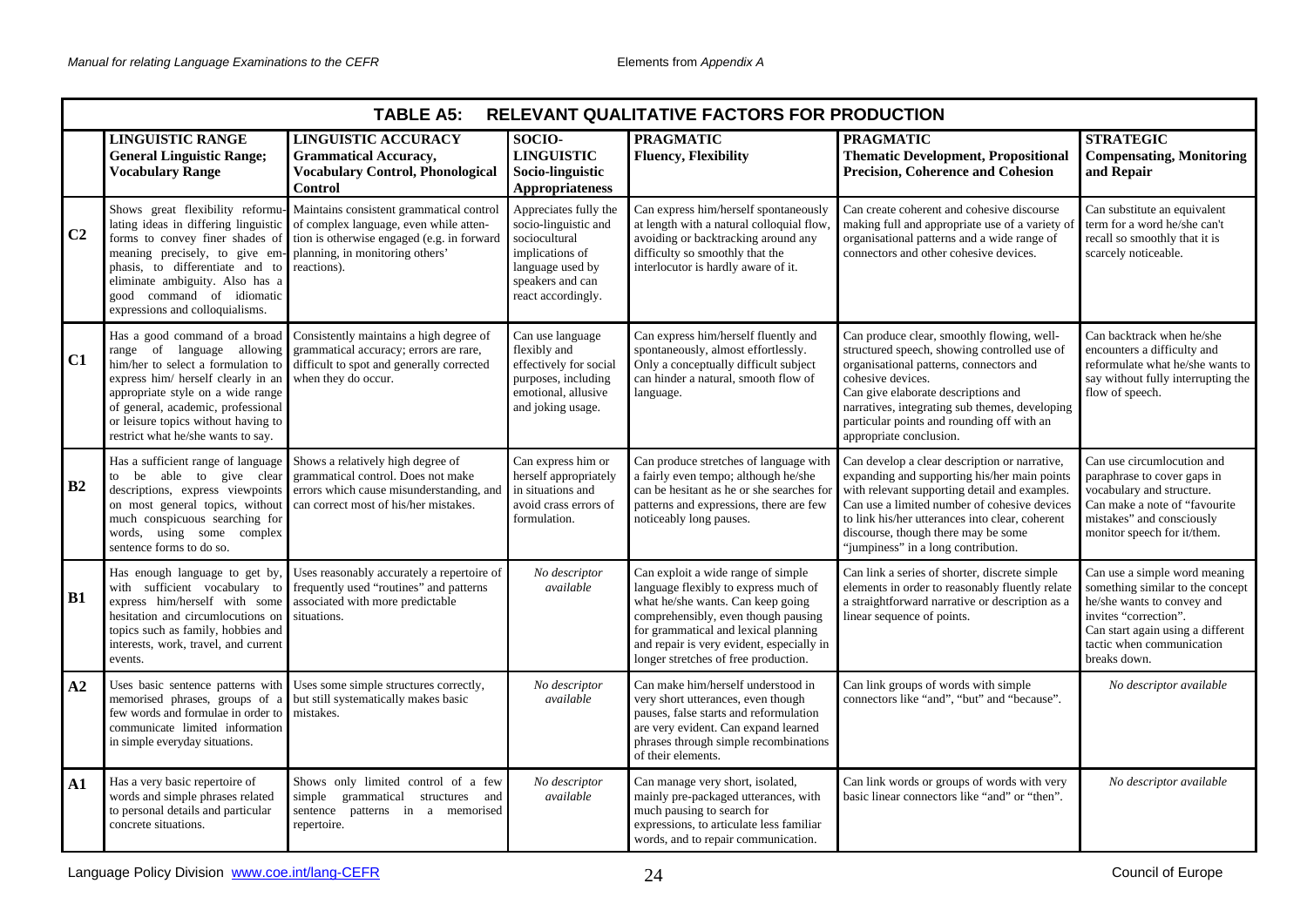## **A4.4 Mediation**

The question of which CEFR scales are most relevant to Mediation depends upon the type of mediation involved.

In a foreign language context, one will naturally focus on the foreign language skill. Thus the language competences required in mediating from the foreign language to mother tongue will be primarily those required for reception, whilst for mediating from the mother tongue to the foreign language those for production will be necessary. For Mediation entirely in the foreign language, aspects of competence for both reception and production will be required.

| <b>Language Variables:</b> |                                            | <b>Type of Language Competences: Descriptors:</b> |                  |  |  |
|----------------------------|--------------------------------------------|---------------------------------------------------|------------------|--|--|
| a.                         | within a foreign language                  | For Reception and Production                      | Tables A3 and A5 |  |  |
|                            | b. from one foreign language<br>to another | For Reception and Production                      | Tables A3 and A5 |  |  |
| $c_{\cdot}$                | from foreign language to<br>mother tongue  | For Reception                                     | Table A3         |  |  |
| d.                         | from mother tongue to<br>foreign language  | For Production                                    | Table A5         |  |  |

Other factors to consider are skill variables (spoken or written reception to spoken or written production) and task variables – with formal or informal register – as outlined in CEFR 4.4.4.1 (oral mediation) and 4.4.4.2 (written mediation).

Thus, although there are no descriptors for Mediation as such in the CEFR, all the descriptor scales in CEFR Chapter 5, plus the scales for Receptive and Productive Strategies (included in Tables A3 and A5 respectively) are relevant. If the examination includes Mediation, please consult Tables A3, A4, and/or A5 as appropriate in completing Form A22.

| <b>Linguistic Competence</b>                       | Short description and/or reference |
|----------------------------------------------------|------------------------------------|
| 1 What is the range of lexical and grammatical     |                                    |
| competence that the test takers are expected to be |                                    |
| able to handle?                                    |                                    |
| The lists in CEFR $5.2.1.1$ and $5.2.1.2$ might    |                                    |
| be of help as a reference.                         |                                    |
|                                                    |                                    |
| 2 What kind of semantic relationships are the test |                                    |
| takers expected to be able to handle?              |                                    |
| The list in CEFR 5.2.1.3 might be of help as a     |                                    |
| reference.                                         |                                    |
| 3 What is the range of phonological or             |                                    |
| orthographic competence that the test takers are   |                                    |
| expected to be able to handle?                     |                                    |
| The lists in CEFR $5.2.1.4$ and $5.2.1.5$ might    |                                    |
| be of help as a reference.                         |                                    |

*Form A22: Aspects of Language Competence in Mediation (part)*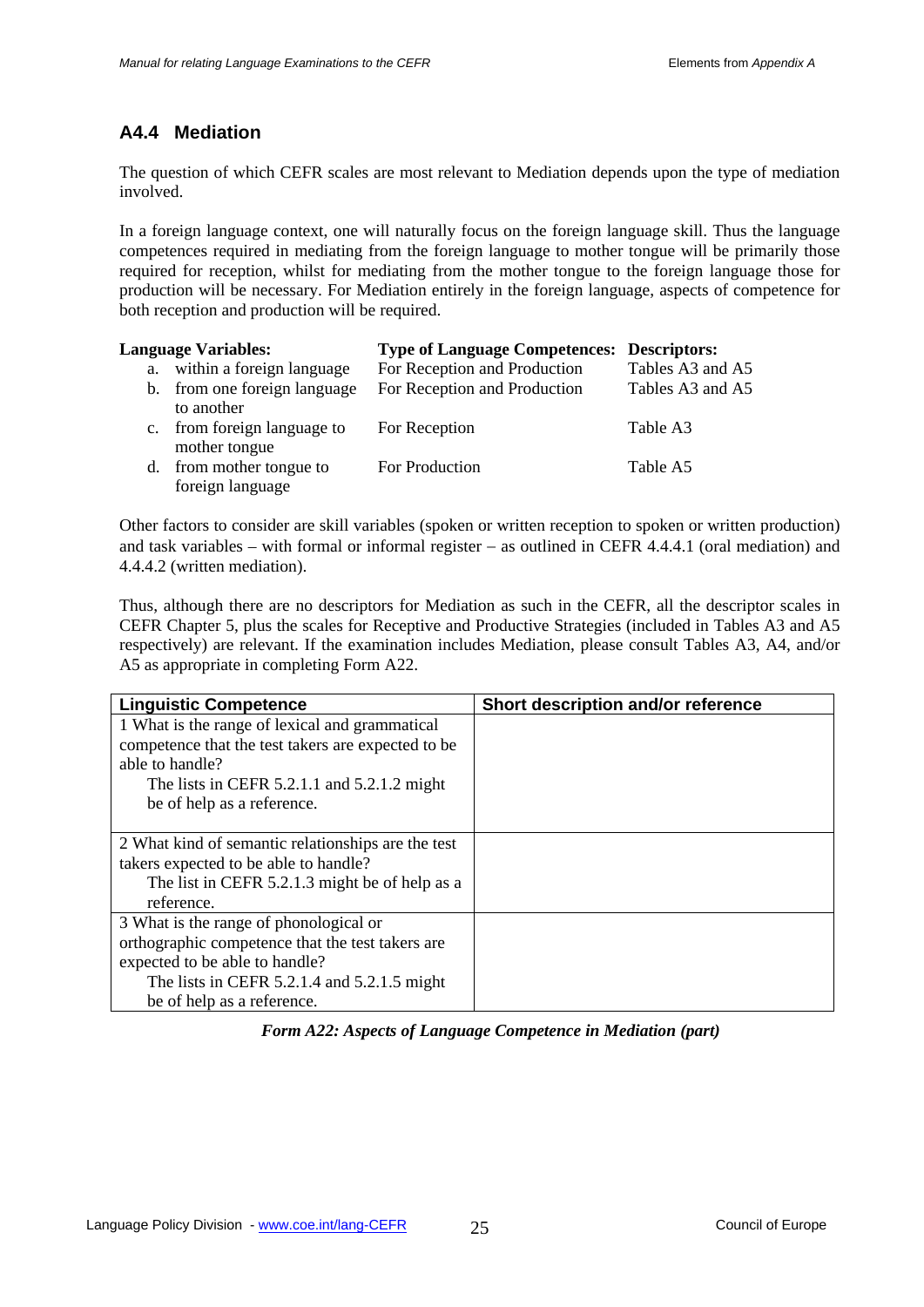| 4 The scale for Orthographic Control in CEFR                                                                                                                                                                                                                      | <b>Level</b>                                        |
|-------------------------------------------------------------------------------------------------------------------------------------------------------------------------------------------------------------------------------------------------------------------|-----------------------------------------------------|
| 5.2.1.5 might also be of help as a reference.                                                                                                                                                                                                                     | Justification (incl. reference to<br>documentation) |
| <b>Socio-linguistic Competence</b>                                                                                                                                                                                                                                | Short description and/or reference                  |
| 5 What are the socio-linguistic competences that<br>the test takers are expected to be able to handle:<br>linguistic markers, politeness conventions,<br>register, adequacy, dialect/accent, etc.?<br>The lists in CEFR 5.2.2 might be of help as a<br>reference. |                                                     |
| 6 After reading the scale for Socio-linguistic                                                                                                                                                                                                                    | <b>Level</b>                                        |
| Competence in Table A3 and A4, indicate and<br>justify at which level(s) of the scale the<br>examination should be situated.                                                                                                                                      | Justification (incl. reference to<br>documentation) |
| <b>Pragmatic Competence</b>                                                                                                                                                                                                                                       | Short description and/or reference                  |
| 7 What are the pragmatic competences that the<br>test takers are expected to be able to handle:<br>discourse competences, functional competences?<br>The lists in CEFR 5.2.3 might be of help as a<br>reference.                                                  |                                                     |
| 8 After reading the scale for Pragmatic                                                                                                                                                                                                                           | <b>Level</b>                                        |
| Competence in Table A5, indicate and justify at<br>which level(s) of the scale the examination should<br>be situated.                                                                                                                                             | Justification (incl. reference to<br>documentation) |
| <b>Strategic Competence</b>                                                                                                                                                                                                                                       | Short description and/or reference                  |
| 9 What are the reception and production strategies<br>that the test takers are expected to be able to<br>handle?<br>The discussion in CEFR 4.4.2.4 and 4.4.1.3<br>might be of help as a reference.                                                                |                                                     |
| 10 After reading the scales for Strategic                                                                                                                                                                                                                         | <b>Level</b>                                        |
| Competence in Tables A3 and A5, indicate and<br>justify at which level(s) of the scale the<br>examination should be situated.                                                                                                                                     | Justification (incl. reference to<br>documentation) |

*Form A22: Aspects of Language Competence in Mediation (continued)*